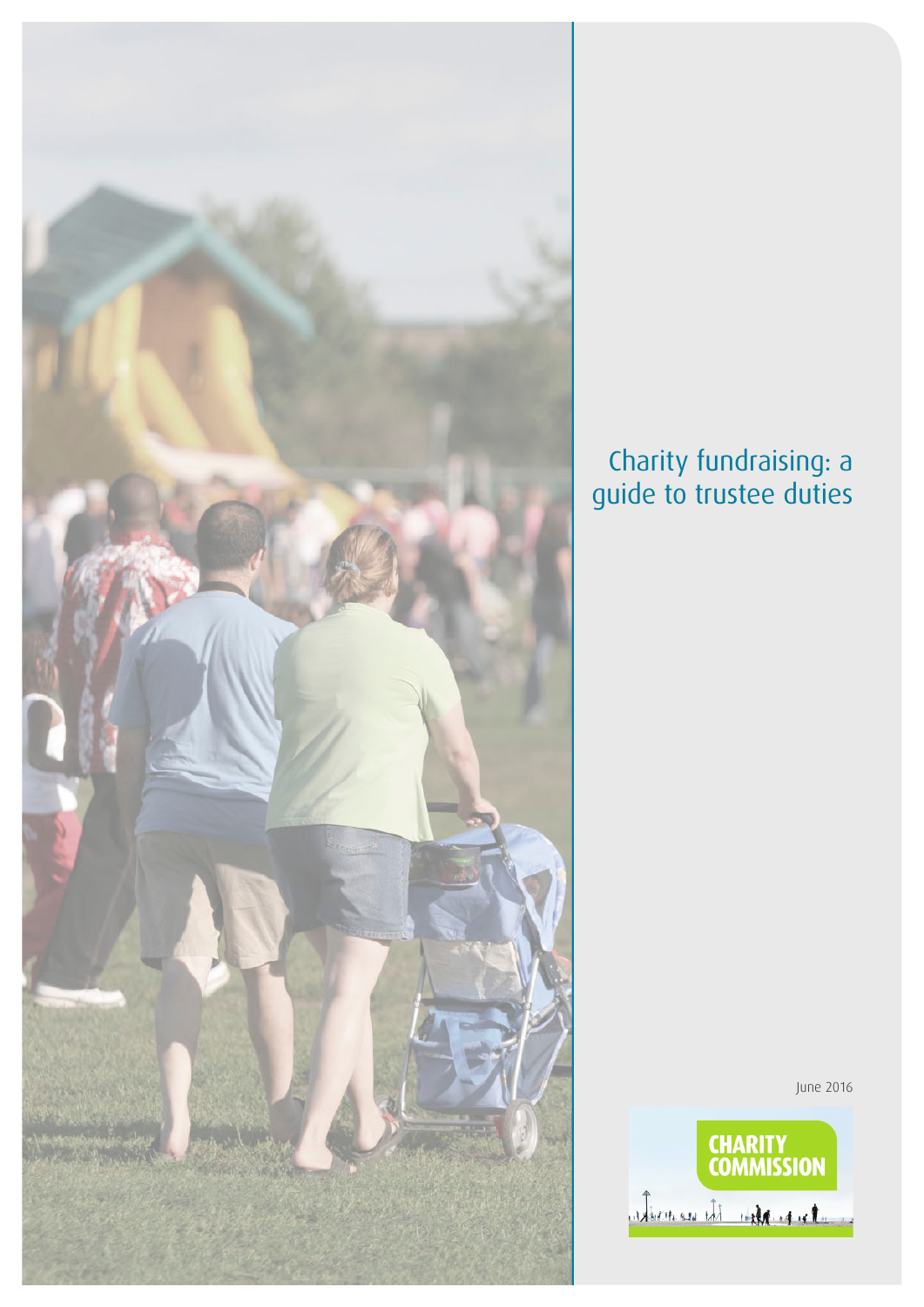# **Contents**

| 1. Introduction                                                                  | $\overline{2}$ |
|----------------------------------------------------------------------------------|----------------|
| 2. About this quidance                                                           | 3              |
| 3. Take responsibility for your charity's fundraising - 6 principles at a glance | 6              |
| 4. Plan effectively                                                              | 7              |
| 5. Supervise your fundraisers                                                    | 8              |
| 6. Protect your charity's reputation, money and other assets                     | 12             |
| 7. Follow fundraising laws and regulation                                        | 17             |
| 8. Follow the recognised standards for fundraising                               | 18             |
| 9. Be open and accountable                                                       | 19             |
| 10. How is fundraising regulated?                                                | 21             |
| 11. Why is it important to follow this quidance?                                 | 22             |
| 12. Terms used in this guidance                                                  | 24             |
| Annex 1. A summary of legal requirements included in Charities Acts legislation  |                |
| and regulations                                                                  | 27             |
| Annex 2. Sources of information                                                  | 31             |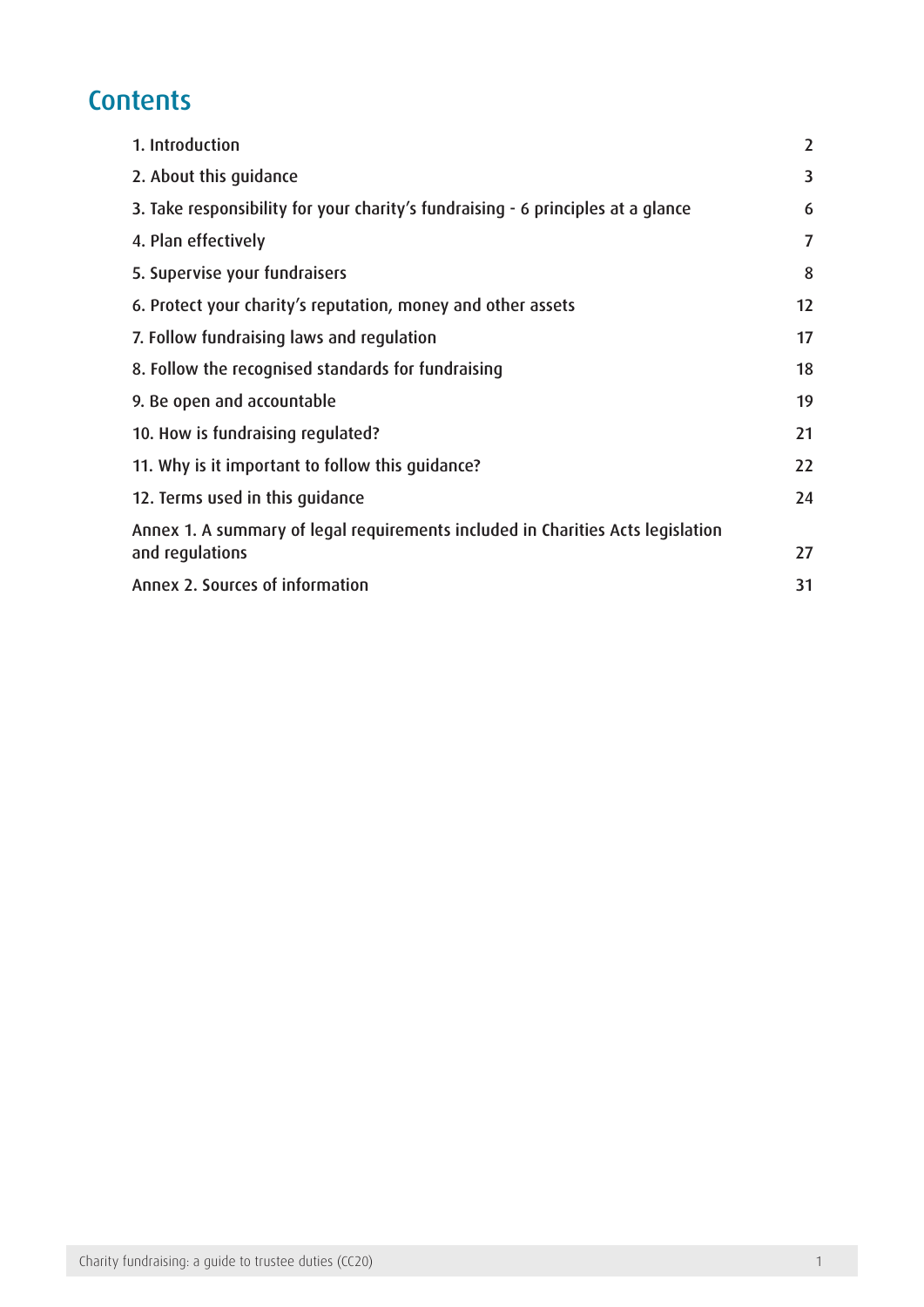# <span id="page-2-0"></span>1. Introduction

Many charities need to ask the public for money. They rely on public generosity - an enduring feature of our society, but one that can never be taken for granted - to carry out their important work helping those in need. In return the public place their trust in charities to raise money in a considerate and responsible way and to use it effectively.

Charity trustees have overall responsibility and accountability for their charity and this includes its fundraising. They have a key role to play in setting their charity's approach to raising funds, making sure that it is followed in practice and reflects their charity's values. Getting this right can be very rewarding, a valuable and visible result of trustees' commitment to their charity, those that it supports and those that support it.

As the regulator of charities in England and Wales, the commission expects charities that fundraise to do so in a way which protects their charity's reputation and encourages public trust and confidence in their charity. This includes following the law and recognised standards, protecting charities from undue risk, and showing respect for donors, supporters and the public.

The commission recognises the commitment required of trustees and the challenges they can face in getting fundraising right. It has updated this guidance to support them in discharging their responsibilities.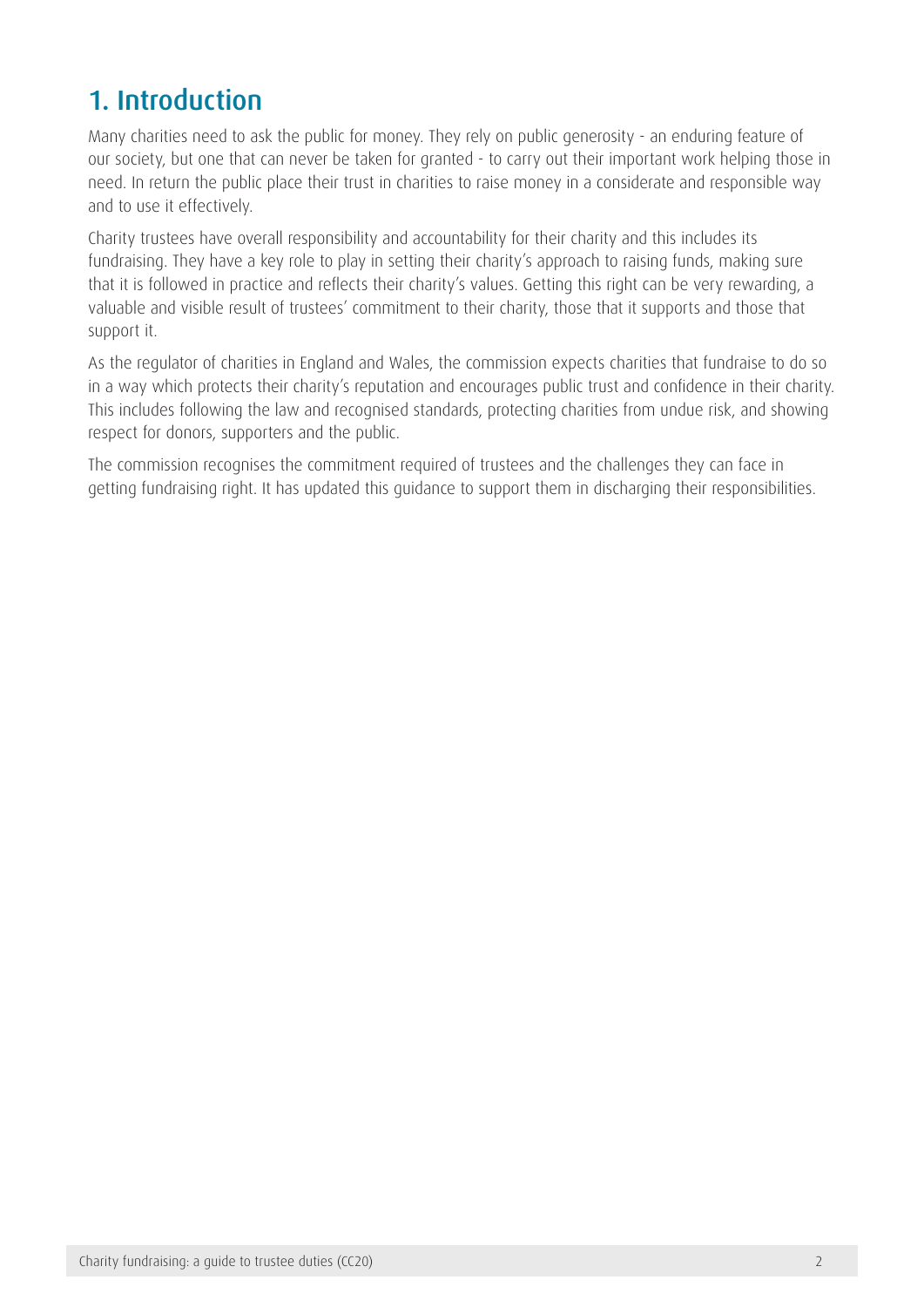# <span id="page-3-0"></span>2. About this guidance

The purpose of this guidance is to help trustees comply with their legal trustee duties when overseeing their charity's fundraising. It sets out 6 principles to help them achieve this. These are summarised at section 3.

It focuses primarily on matters within the commission's regulatory remit. It is not a guide to the wide range of laws and regulations that apply to specific types and aspects of fundraising, but it provides links to sources of information about these rules.

In addition to this guidance an accompanying [checklist](https://www.gov.uk/government/publications/charities-and-fundraising-cc20) has been produced, which consists of a series of questions to help trustees evaluate the performance of their charity against the advice in this guidance. The [checklist](https://www.gov.uk/government/publications/charities-and-fundraising-cc20) should be read in conjunction with the guidance. It can be used to identify those sections that are relevant to a particular charity.

The guidance also explains what the commission does to regulate fundraising by charities and how this links to the system of self-regulation of fundraising activity.

There is separate guidance about the fundraising rules in [Scotland](http://www.oscr.org.uk/charities/managing-your-charity/trustee-duties) and [Northern Ireland](http://www.charitycommissionni.org.uk/charity-essentials/running-your-charity-guidance/).

## 2.1 Who should read this guidance and when does it apply

This guidance is about all types of fundraising from the public for the benefit of charities and their beneficiaries. It applies whether or not:

- fundraising from the public is a small or major part of the charity's approach to raising money
- the fundraising is carried out by the charity, by a subsidiary trading company fundraising on behalf of the charity, or by another person or organisation on the charity's behalf

It applies to the trustees of all charities that fundraise in England and Wales, registered and unregistered.

The commission also encourages other key people involved in charity fundraising to be familiar with the responsibilities of trustees set out in this guidance. These include senior charity staff and charity staff working on governance, compliance, controls and risk management; trading company directors and senior staff; and professional fundraisers and businesses and consultants working in fundraising. Members of the public can use this guidance to find out how fundraising is regulated and how to raise a concern or make a complaint about fundraising.

## 2.2 'Must' and 'should': what the commission means

In this guidance:

- 'must' means something is a legal or regulatory requirement or duty that trustees must comply with
- 'should' means something is good practice that the commission expects trustees to follow and apply to their charity

Following the good practice specified in this guidance will help you to run your charity effectively, avoid difficulties and comply with your [legal trustee duties](https://www.gov.uk/government/publications/the-essential-trustee-what-you-need-to-know-cc3). Charities vary in terms of their size and activities. Consider and decide how best to apply this good practice to your charity's circumstances. The commission expects you to be able to explain and justify your approach, particularly if you decide not to follow good practice in this guidance.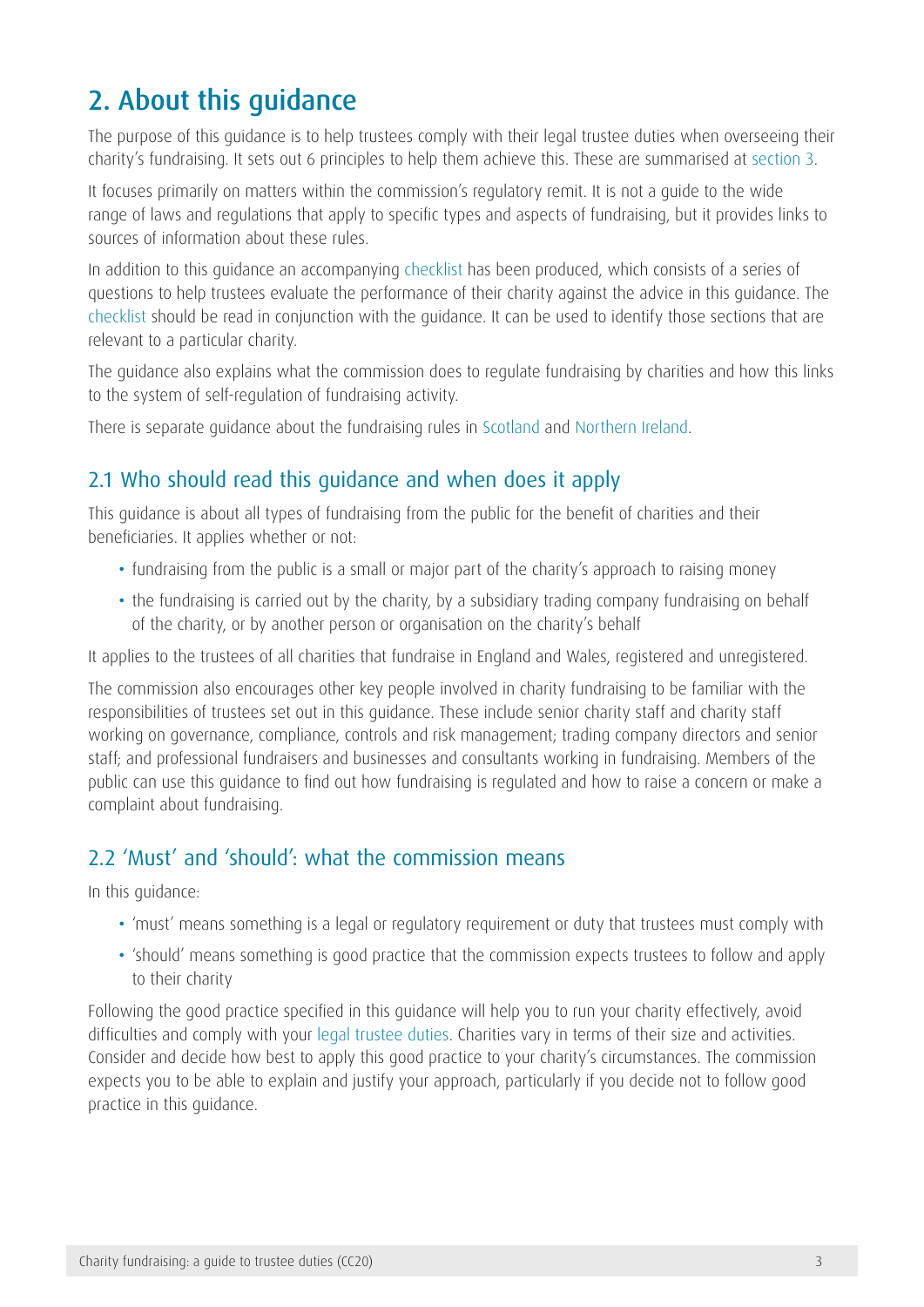In some cases you will be unable to comply with your legal duties if you don't follow the good practice. For example:

| Your legal duty                                | It's vital that you                                                                                                                               |
|------------------------------------------------|---------------------------------------------------------------------------------------------------------------------------------------------------|
| Act in your charity's best interest            | Deal with conflicts of interest                                                                                                                   |
| Manage your charity's resources<br>responsibly | Implement appropriate financial controls<br>Manage risks                                                                                          |
| Act with reasonable care and skill             | Take appropriate advice when you need to, for example<br>when buying or selling land, or investing (in some cases<br>this is a legal requirement) |

Trustees who act in breach of their legal duties can be held responsible for consequences that flow from such a breach and for any loss the charity incurs as a result. When the commission looks into cases of potential breach of trust or duty or other misconduct or mismanagement, it may take account of evidence that trustees have exposed the charity, its assets or its beneficiaries to harm or undue risk by not following good practice.

Other terms used in this guidance are defined in [section 12.](#page-24-1)

### 2.3 Fundraising and your trustee duties

First and foremost, it is you and your co-trustees who are legally responsible for your charity's fundraising.

Operating effective control over your charity's fundraising is a vital part of your compliance with your legal duties. Three of them are particularly relevant to this guidance:

- acting in the best interests of your charity
- managing your charity's resources responsibly, which includes protecting and safeguarding its reputation
- acting with reasonable care and skill

These duties are not new. They are part of your existing trustee duties. You should be familiar with the commission's guidance on your trustee duties set out in [The essential trustee: what you need to know, what](https://www.gov.uk/government/publications/the-essential-trustee-what-you-need-to-know-cc3/the-essential-trustee-what-you-need-to-know-what-you-need-to-do)  [you need to do](https://www.gov.uk/government/publications/the-essential-trustee-what-you-need-to-know-cc3/the-essential-trustee-what-you-need-to-know-what-you-need-to-do) (CC3).

The trustee body should be made up of people who are able to devote time to running the charity and possess the appropriate skills and abilities.

You and your co-trustees can delegate day to day activities, and their management, to paid staff and others. This is normal practice in many charities and can help trustees to govern more effectively. This guidance recognises that many trustees, rather than carrying out day to day tasks and functions themselves, will have 'systems in place' for achieving this. But you cannot delegate your ultimate responsibility. Your systems and processes should allow you and your co-trustees:

- to hold others to account for how they carry out their role
- access to the right information and advice, to the appropriate level of detail, and in the best format; you and your co-trustees should have the ability and willingness to critically interpret and, where necessary, question the information you receive
- to be assured that your charity's fundraising is compliant with the fundraising approach that you have set, the standards required by your trustee duties, and wider law and best practice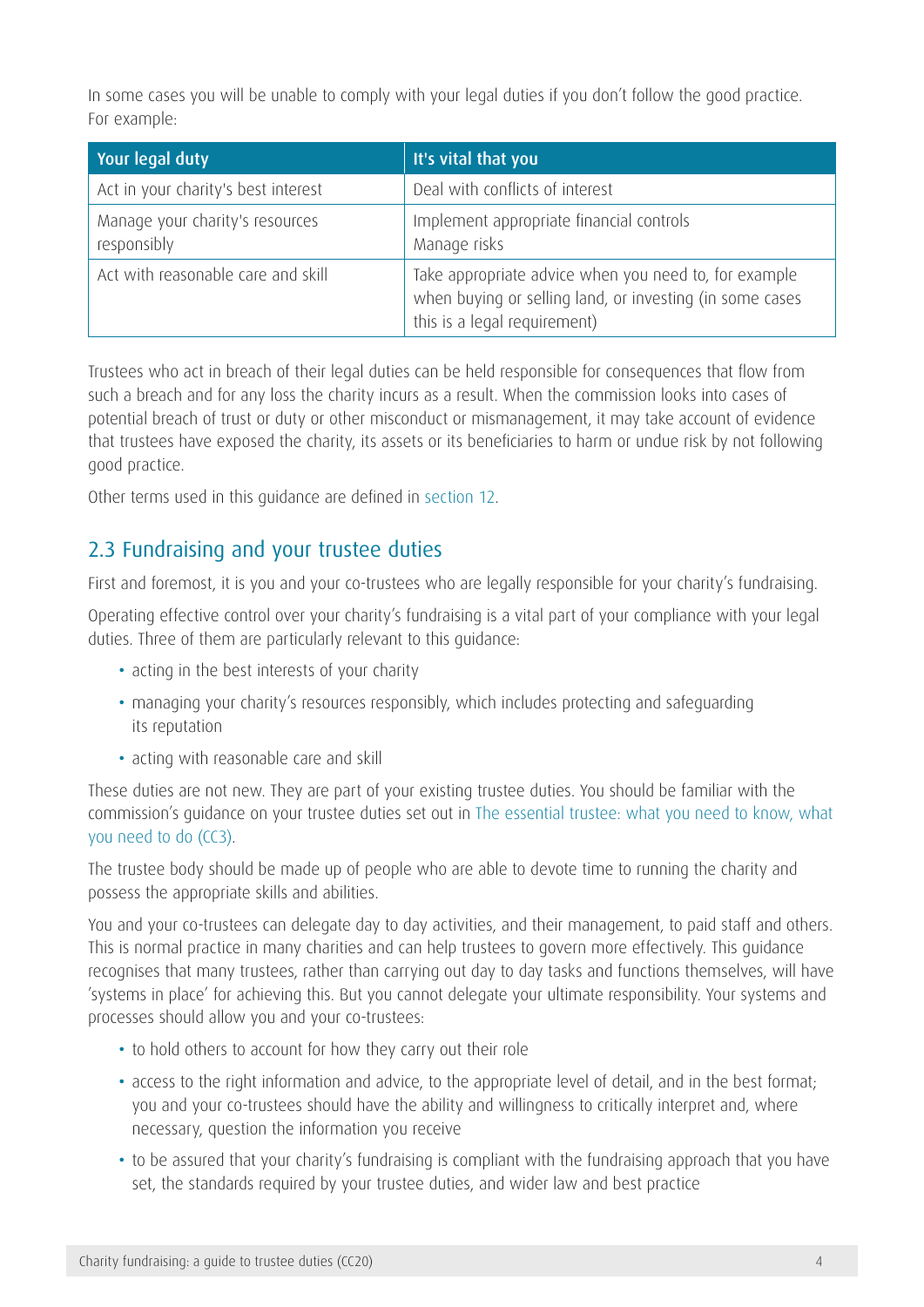The commission expects trustees to take their responsibilities seriously. Using this guidance and ensuring you give sufficient time and attention to your charity's business will help. The commission recognises that most trustees are volunteers who sometimes make honest mistakes. Trustees are not expected to be perfect - they are expected to do their best to comply with their duties. Charity law generally protects trustees who have acted honestly and reasonably.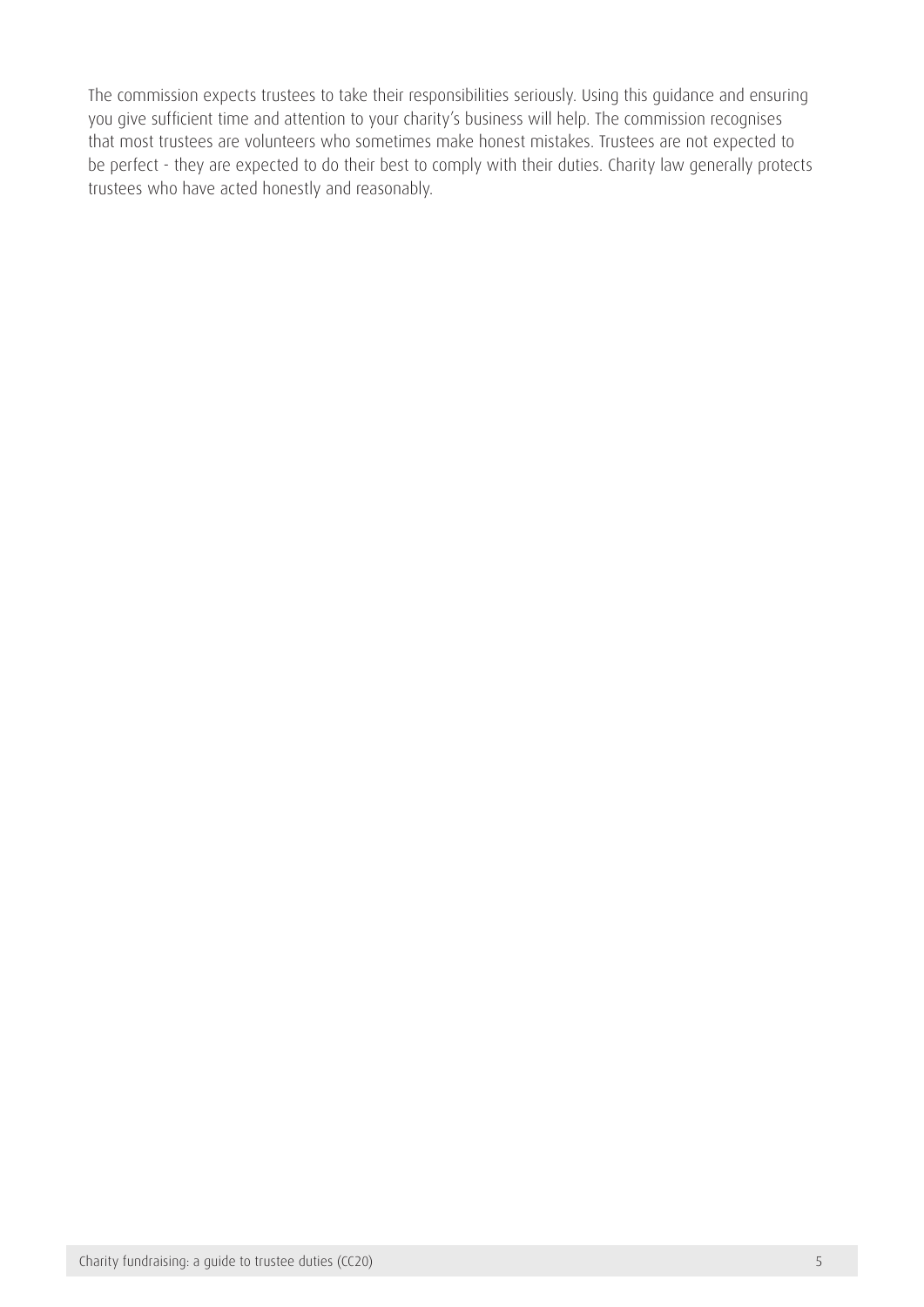# <span id="page-6-0"></span>3. Take responsibility for your charity's fundraising - 6 principles at a glance

This is a summary of the principles which you and your co-trustees should follow to help you meet your responsibility for your charity's fundraising. To ensure that you fully understand your responsibilities and the specific requirements in each area, you should refer to the rest of the guidance as necessary.

Taking responsibility for your charity's fundraising means:

#### Planning effectively

This is about you and your co-trustees agreeing or setting, and then monitoring, your charity's overall approach to fundraising. Your fundraising plan should also take account of risks, your charity's values and its relationship with donors and the wider public, as well as its income needs and expectations. See [section 4.](#page-7-1)

#### Supervising your fundraisers

This is about you and your co-trustees having systems in place to oversee the fundraising which others carry out for your charity, so that you can be satisfied that it is, and remains, in your charity's best interests. It means delegating responsibly so that your charity's in-house and volunteer fundraisers, and any connected companies, know what is expected of them. If you employ a commercial partner to raise funds for your charity, the arrangement must be in the charity's best interests and comply with any specific legal rules and standards that apply. See [section 5.](#page-8-1)

#### Protecting your charity's reputation, money and other assets

This means ensuring that there is strong management of your charity's assets and resources so that you can meet your legal trustee duty to act in your charity's best interests and protect it from undue risk. It includes ensuring that there is adequate consideration of the impact of your charity's fundraising on its donors, supporters and the public, making sure that your charity receives all the money to which it is entitled, and taking steps to reduce risk of loss or fraud. See section 6.

### Identifying and ensuring compliance with the laws or regulations that apply specifically to your charity's fundraising

The legal rules that apply to various types of fundraising can be detailed and complex. They cover compliance in important areas such as with data protection law, licensing, and working with commercial partners. There are new rules in the Charities (Protection and Social Investment) Act 2016 which affect some charities that fundraise. You should make sure that your charity has access to sufficient information and appropriate advice to ensure that its fundraising complies with all relevant legal rules. See [section 7](#page-17-1).

### Identifying and following any recognised standards that apply to your charity's fundraising

These are in the [Code of Fundraising Practice](http://www.institute-of-fundraising.org.uk/code-of-fundraising-practice/sections/). The Code outlines both the legal rules that apply to fundraising and the standards designed to ensure that fundraising is open, honest and respectful. If your charity is a member of IOF or subscribes to the Fundraising Regulator you must comply with the standards in the Code as a condition of your membership. The commission expects all charities that fundraise to fully comply with the Code. See [section 8.](#page-18-1)

#### Being open and accountable

This includes complying with any relevant statutory accounting and reporting requirements on fundraising and using reporting to demonstrate that your charity is well run and effective. In your fundraising communications it is about being able to effectively explain your fundraising work to members of the public and your charity's donors and supporters. See [section 9.](#page-19-1)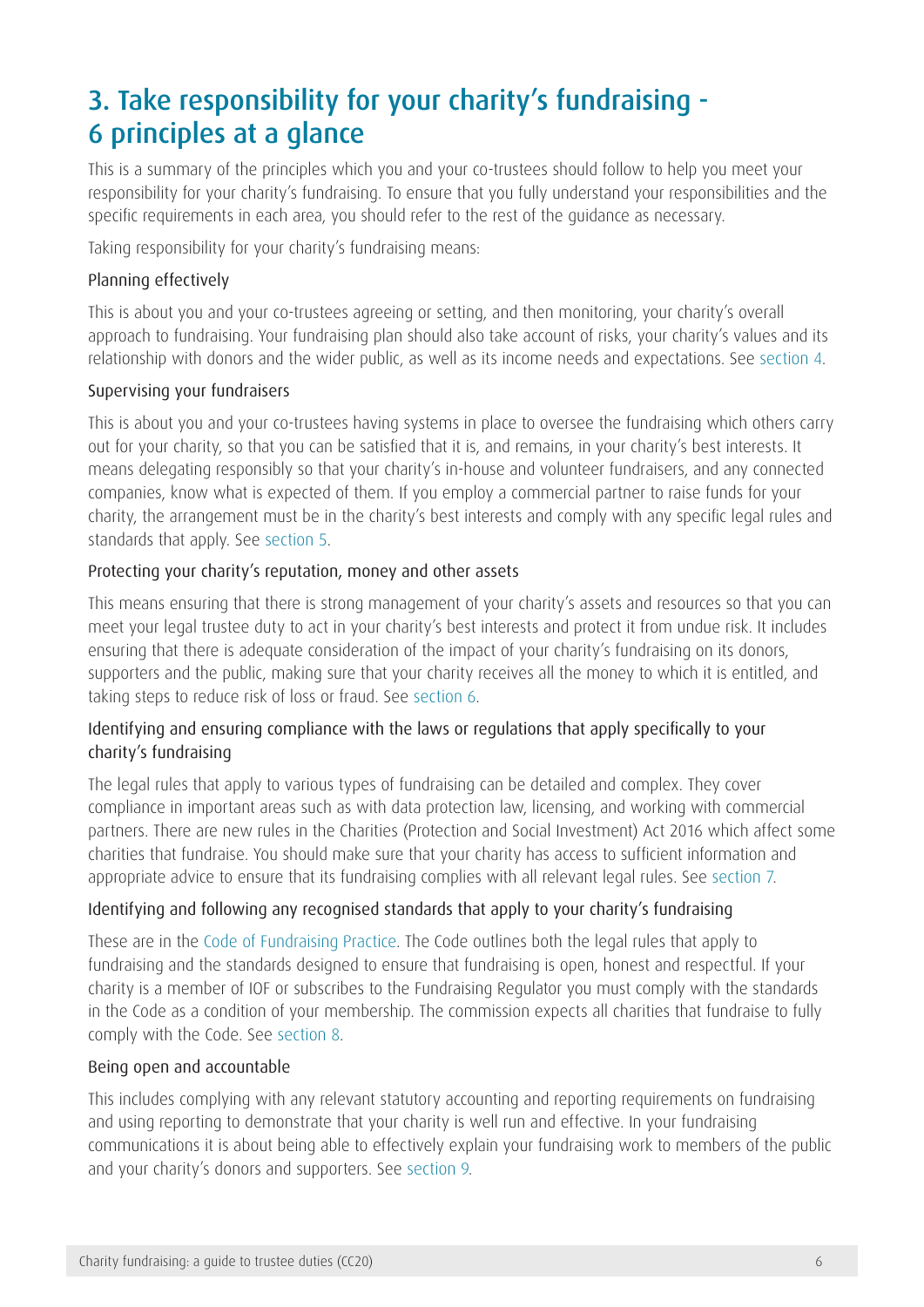# <span id="page-7-1"></span><span id="page-7-0"></span>4. Plan effectively

This section is about planning and monitoring your charity's fundraising. It tells you that you and your co-trustees should agree or set your charity's overall approach to fundraising. Your charity's values should be reflected in its planned fundraising activity, and there should be effective systems in place to monitor implementation of your plan.

Appropriate involvement in your charity's fundraising will depend on its size, structure and complexity, and how planning is done will vary. If yours is a charity where senior staff or others take the lead on developing plans, you and your co-trustees should be able to question, challenge and (if necessary) robustly discuss their proposals.

As a minimum, you and your co trustees should:

- decide your charity's overall approach to getting the resources it needs to fund its work (income generation)
- set or agree your charity's fundraising strategy this is your plan for:
	- what funding your charity needs from its fundraising, now and in the future
	- why it is needed
	- how and when it will be achieved

Your plan may not need to be lengthy or complex. But it should include issues such as:

- the fundraising methods to be used
- the resources your charity will use and the costs it will incur
- the financial, reputational and other risks your charity may face and how they should be avoided or managed
- how your charity's fundraising will reflect its values; some charities have developed explicit published values to define what they do and how they go about it - whether or not your charity's values are implicit or explicit, you and your co-trustees have an important role in setting and protecting them - this includes thinking about how you go about your fundraising activity so that you can express the needs of your charity to raise money for its work, whilst maintaining a positive and respectful approach to your donors and the wider public
- regularly monitor progress against the strategy you have set or agreed, looking carefully and critically at the areas of highest risk

You and your co-trustees must not expose your charity to undue risk. You should have effective systems in place to identify and regularly review the key risks your charity faces in all areas of its fundraising. This doesn't mean never taking risks. It's about recognising and assessing risk and deciding how to deal with it.

The commission's guidance on [risk management](https://www.gov.uk/government/publications/charities-and-risk-management-cc26) sets out the basics of dealing with risks and includes a risk management model.

There are free resources to help charities who are setting fundraising plans and strategies, including those produced by the [Institute of Fundraising](http://www.institute-of-fundraising.org.uk/blog/what-should-feature-in-a-fundraising-strategy/).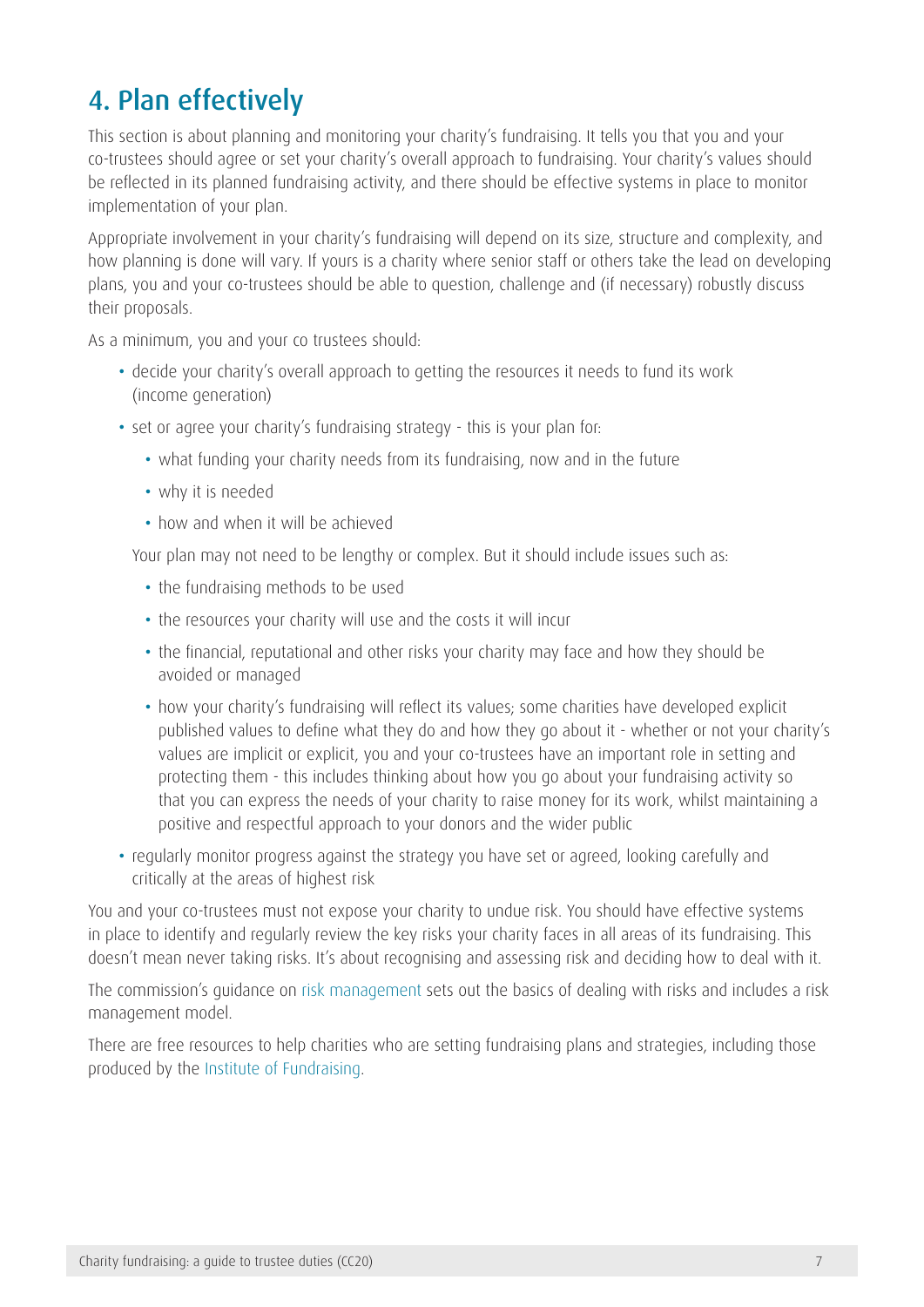# <span id="page-8-1"></span><span id="page-8-0"></span>5. Supervise your fundraisers

This section is about the fundraising carried out for your charity by staff, volunteers and others - including trading subsidiaries and organisations your charity works with to raise money. It tells you to have effective systems in place to keep control of this fundraising.

### 5.1 Delegation to employees

If you and your co-trustees do not carry out the fundraising yourselves, it is likely to be run by your charity's staff, or by other organisations. Where, as is normal practice in many charities, you decide to delegate the day to day management of fundraising to your employees, you should have effective systems in place so that:

- delegation is clearly documented (for example in staff job descriptions, volunteers' role descriptions and committees' terms of reference) understood and implemented
- clear reporting procedures are in place, which include guidance on any particular matters that are to be reported to the trustees
- there are checks that the delegated authority is exercised properly
- you receive regular and fully documented report backs on agreed matters, presented in a way you can understand and use, and which allows you to exercise proper oversight

#### Avoid mistakes - be clear about your role as a trustee of a fundraising charity

Be careful to get your involvement right. This means not ignoring fundraising or leaving it solely to others so that you can focus on the charity's work with its beneficiaries. If you do this you are not fulfilling your legal trustee duties. Remember you and your co-trustees are accountable if something goes wrong.

Equally, where you have made staff responsible for the day to day management of your charity's fundraising operation, avoid becoming over involved. You should allow your staff to carry out the functions which you have assigned to them. Proper trustee oversight is about making sure that staff are accountable and work within the parameters you have set. You can use your systems and processes to maintain scrutiny and control.

### 5.2 Working with volunteers

Many charities rely on significant volunteer effort to raise vital funds for their work. As with your fundraising staff, you and your co-trustees should have effective systems in place so that the work of the fundraising volunteers recruited by your charity is overseen. This is so that they:

- are clear about what they are supposed to do
- are aware of the rules and boundaries within which they must work, for example, when representing or speaking on behalf of the charity
- work safely
- know what to do if there's a problem
- know what they need to report and who they report to

There should be appropriate systems in place, so that volunteers get appropriate training, and know they must comply with policies and procedures.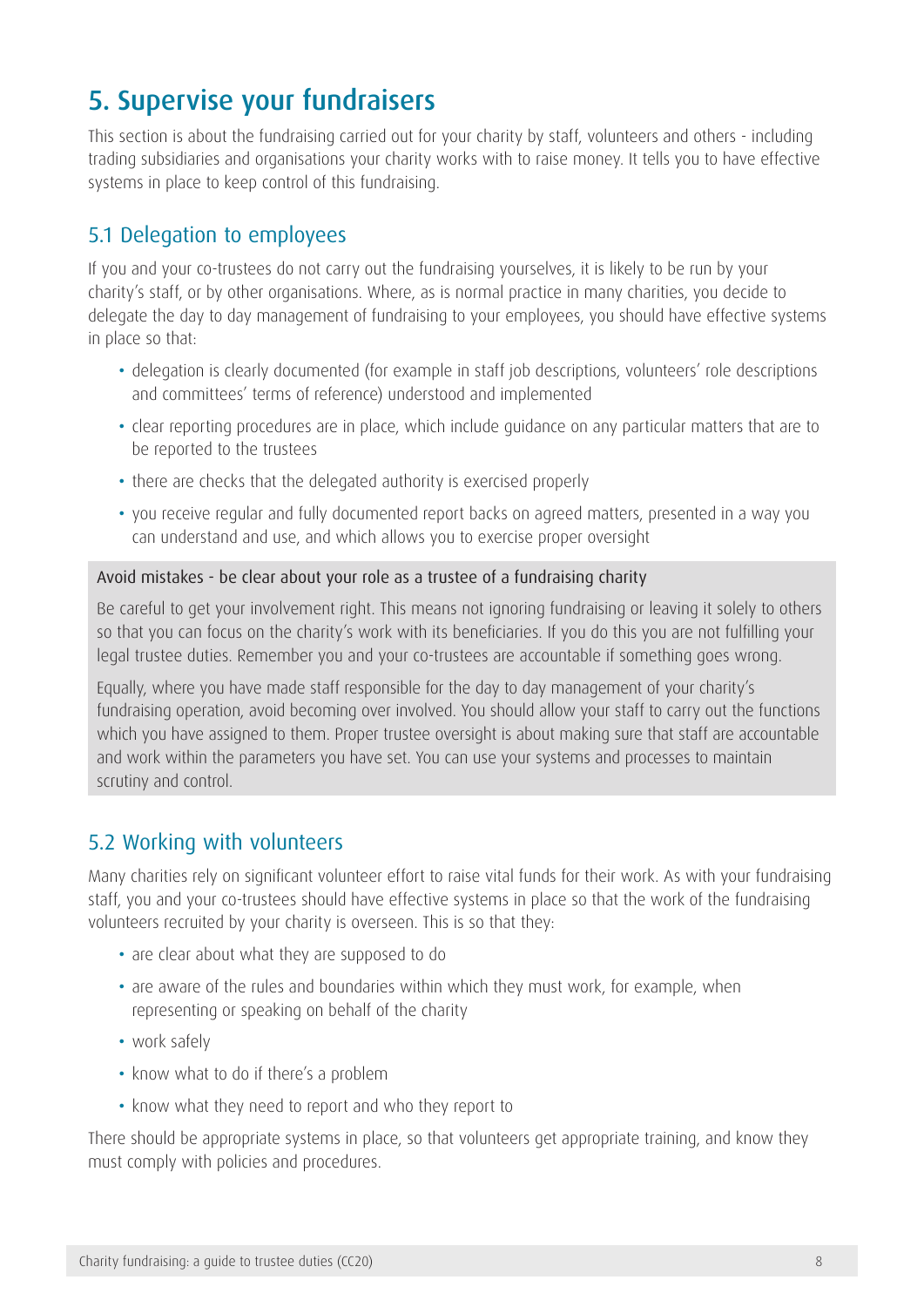Find out more about [managing your charity's volunteers](https://www.gov.uk/guidance/how-to-manage-your-charitys-volunteers).

You can also read more about [working with volunteers from the Code of Fundraising Practice](http://www.institute-of-fundraising.org.uk/code-of-fundraising-practice/sections/working-with-other-people-volunteers-children-and-third-parties/).

## 5.3 Working with commercial partners

Working with commercial partners to raise funds can bring significant benefits to your charity, provided risks are identified and managed.

You and your co trustees must have sufficient systems in place so that your charity's arrangements with any commercial partner:

- are in the best interests of your charity
- do not allow remuneration or reward for the commercial partner which is excessive in relation to the funds raised
- are fully compliant with any specific legal requirements that apply for example, 'professional fundraising' or 'commercial participation' arrangements are subject to the requirements summarised at [Annex 1](#page-27-1)
- make clear in any statement soliciting funds from the public for the charity:
	- the remuneration or reward to the commercial partner, or
	- how the funds raised will be distributed between the charity and the commercial partner

Before decisions are made about whether an agreement with a commercial partner is in your charity's best interests you should have effective systems in place to ensure that:

- the partner is a suitable and appropriate body to work with a significant aspect of a trustee's legal duty to protect charitable assets, and to do so with care, means that there should be proper [due diligence](https://www.gov.uk/government/publications/charities-due-diligence-checks-and-monitoring-end-use-of-funds) checks on those organisations that work closely with the charity; ensuring that the appropriate level of research and checks are carried out will help you and your co-trustees to satisfy yourselves about the solvency, integrity and reputation of the partner and their ability to deliver to an acceptable standard
- the arrangement with the partner is consistent with your charity's:
	- fundraising strategy and values
	- expectations of how its fundraising should be carried out
- the fundraising to be carried out is for a purpose for which your charity is set up
- the costs of the arrangement are justifiable in the best interests of the charity
- the terms of the arrangement ensures that your charity has proper control of funds
- the terms of the arrangement will protect your charity against undue risk, including to its:
	- reputation
	- finances
	- data
	- name, image, logo and intellectual property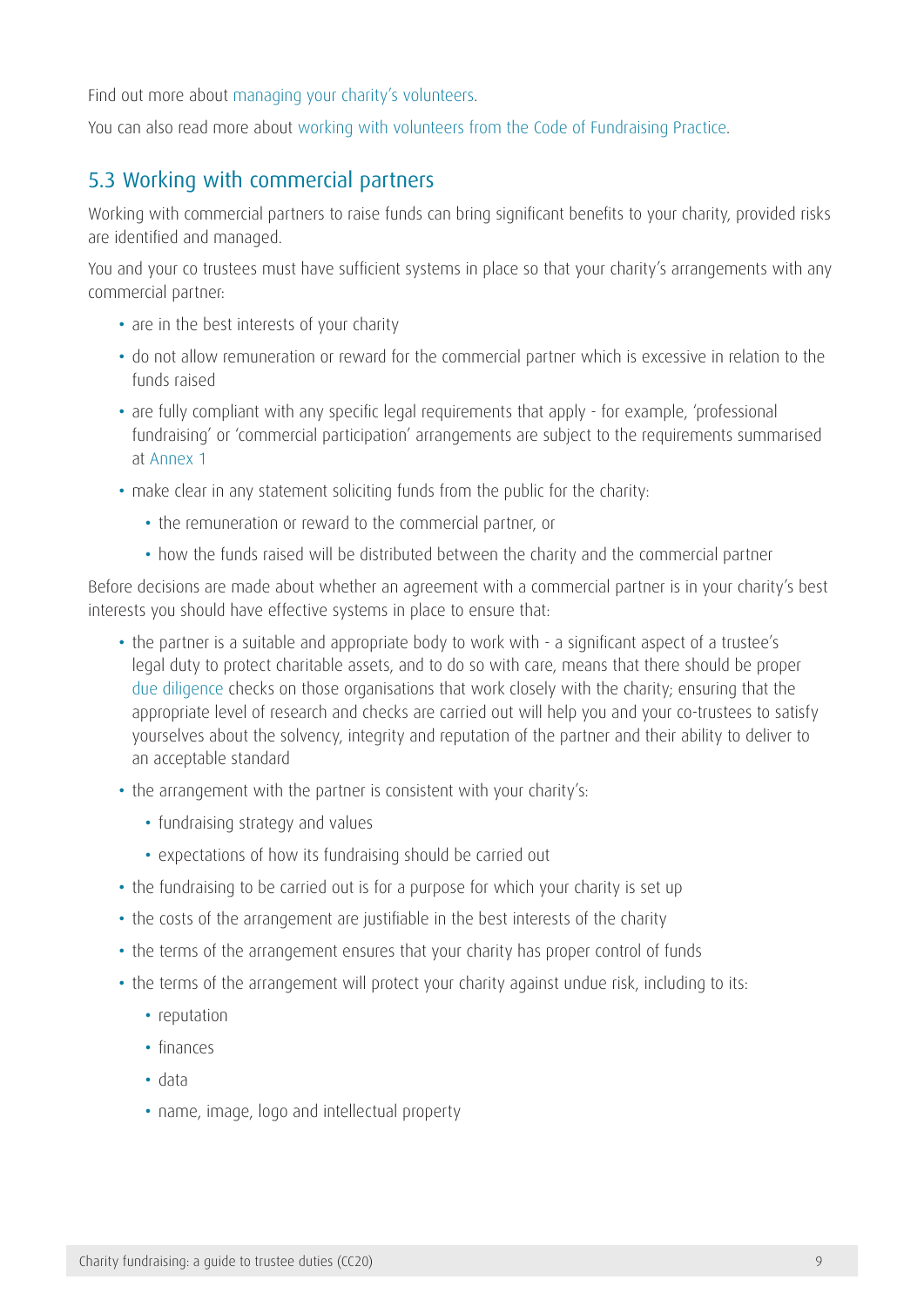- there is appropriate review and control of any fundraising communications to be used such as scripts, written marketing material, advertisements, and packaging
- compliance with the agreement is monitored
- the arrangement is free from any conflicts of interest which haven't been recognised and properly dealt with, and from any unauthorised benefit to connected parties
- • your charity has appropriate review processes to review arrangements to ensure they remain in the best interests of the charity throughout their duration

Remember that:

- no legal document should be signed unless the terms are in the best interests of your charity
- you should take appropriate advice when you need to
- if it has an agreement with a professional fundraiser or commercial participator, your charity is entitled to inspect the books, records and other documents which the partner holds about your charity for the purposes of the agreement - your charity should take advantage of this to ensure that it is obtaining a fair and full return from the arrangements

Find out more about working with commercial partners in the [Code of Fundraising Practice](http://www.institute-of-fundraising.org.uk/code-of-fundraising-practice/sections/working-with-third-parties/).

## 5.4 Working through your trading company

Many charities own trading companies which are set up to raise funds for the charity.

Trustees must have systems in place to routinely monitor the performance of their trading subsidiaries and they need to remember, in all decisions made in regard to a trading subsidiary, that the best interests of the charity are paramount.

Find out more about subsidiary trading companies in [Trustees trading and tax: how charities may](https://www.gov.uk/government/publications/trustees-trading-and-tax-how-charities-may-lawfully-trade-cc35) [lawfully trade.](https://www.gov.uk/government/publications/trustees-trading-and-tax-how-charities-may-lawfully-trade-cc35)

In most instances, the Charities Act 1992 (the 1992 Act) excludes a charity's trading company from being a 'professional fundraiser' or 'commercial participator' where the company is raising money for the charity that owns it.

But even where a company is not required to comply with the 1992 Act, it should operate on a similar basis where this will allow the parent charity to:

- operate effective control of the fundraising, or
- provide transparency to its supporters, donors and the public about the fundraising arrangement

For example, the company:

- and the charity can formalise arrangements through a written agreement
- can make an appropriate solicitation statement for instance, in a charity shop it may be possible to display a notice by the till indicating to customers that any profits which are made in the shop are given by the company which runs the shop to the charity which owns the company

The Office for Civil Society has produced [detailed guidance](http://webarchive.nationalarchives.gov.uk/20081230001423/http:/www.cabinetoffice.gov.uk/media/110668/amended%20guidance%20final.pdf) on the current requirements of the 1992 Act.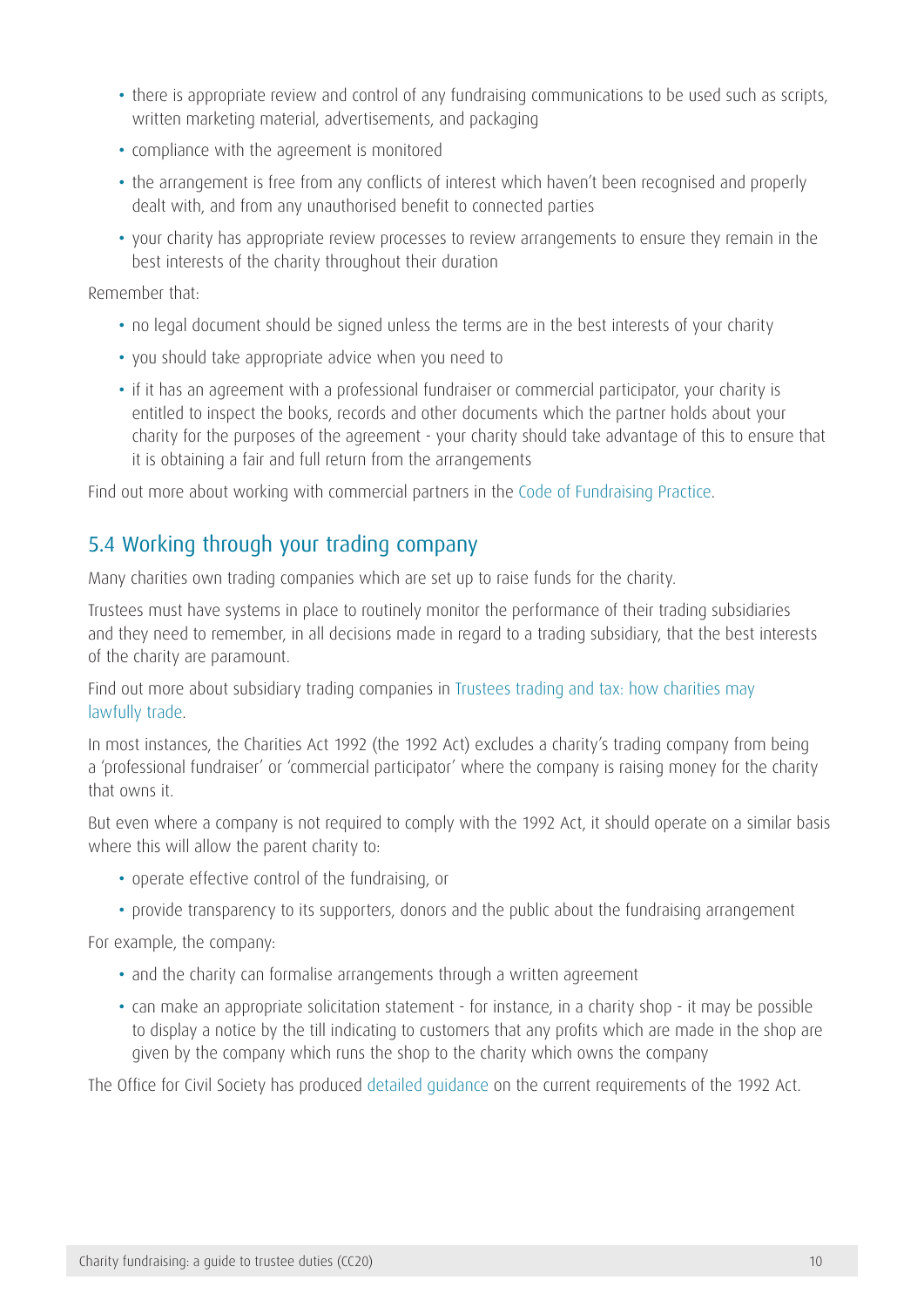#### Avoid mistakes - keep oversight of commercial partnerships made by your subsidiary trading company

Sometimes a partnership or agreement is made between a charity's subsidiary trading company and a commercial organisation, as part of the trading subsidiary's work to raise funds for the charity.

These arrangements can bring benefits for a charity and are not in themselves a cause for concern. But you and your co-trustees must have sufficient systems in place to oversee them.

This is so that, as with arrangements that your charity enters into directly, you and your co-trustees can be sure that the arrangement is in the best interests of your charity, properly protects its name and reputation and is subject to appropriate review and control.

You should have effective systems in place so that, where products or services are sold through or in the name of the charity, the nature of the commercial partnership and the fee or commission received by the charity is clear and transparent.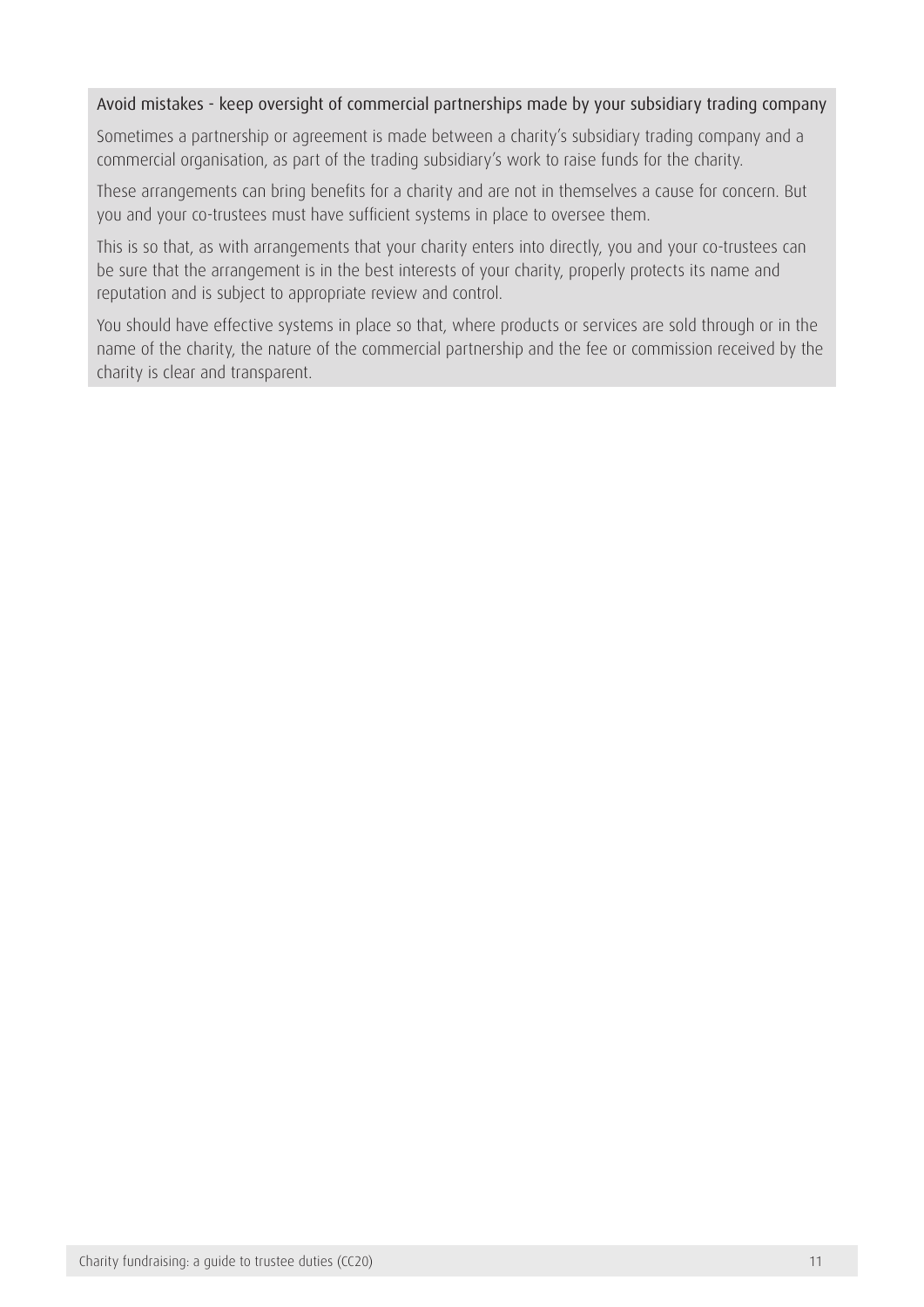# <span id="page-12-0"></span>6. Protect your charity's reputation, money and other assets

This section is about your duty to manage and protect your charity's reputation and other assets from undue risk. It tells you to have effective systems in place to:

- identify the reputational risks your charity may face in its fundraising and to plan for their management
- plan for the charity resources which you will use to fundraise
- manage and be able to justify your fundraising costs
- protect the money raised in your charity's name

### 6.1 Protect your charity's reputation

Fundraising is often a key way in which charities interact with supporters, donors and the public. This means that a charity's approach to fundraising has the potential to significantly build or damage its reputation.

The reputational risks faced by a charity will vary significantly. You and your co trustees should have effective and appropriate systems in place to identify and manage the key reputational risks your charity may face from its fundraising.

Your approach to managing reputational risk from fundraising should include, but is not limited to:

- taking account of likely donor, supporter and public perception when deciding about income expectations and other goals - this includes assessing the reputational risks when using particular methods of fundraising and agreeing the level of your fundraising costs
- following the principles in this guidance so that:
	- legal rules and recognised standards are followed
	- there is effective control over:
		- your charity's fundraising approach
		- the fundraising that staff or other people or organisations carry out for your charity
		- the assets and resources you use and raise
		- your systems for assessing and responding to criticisms and complaints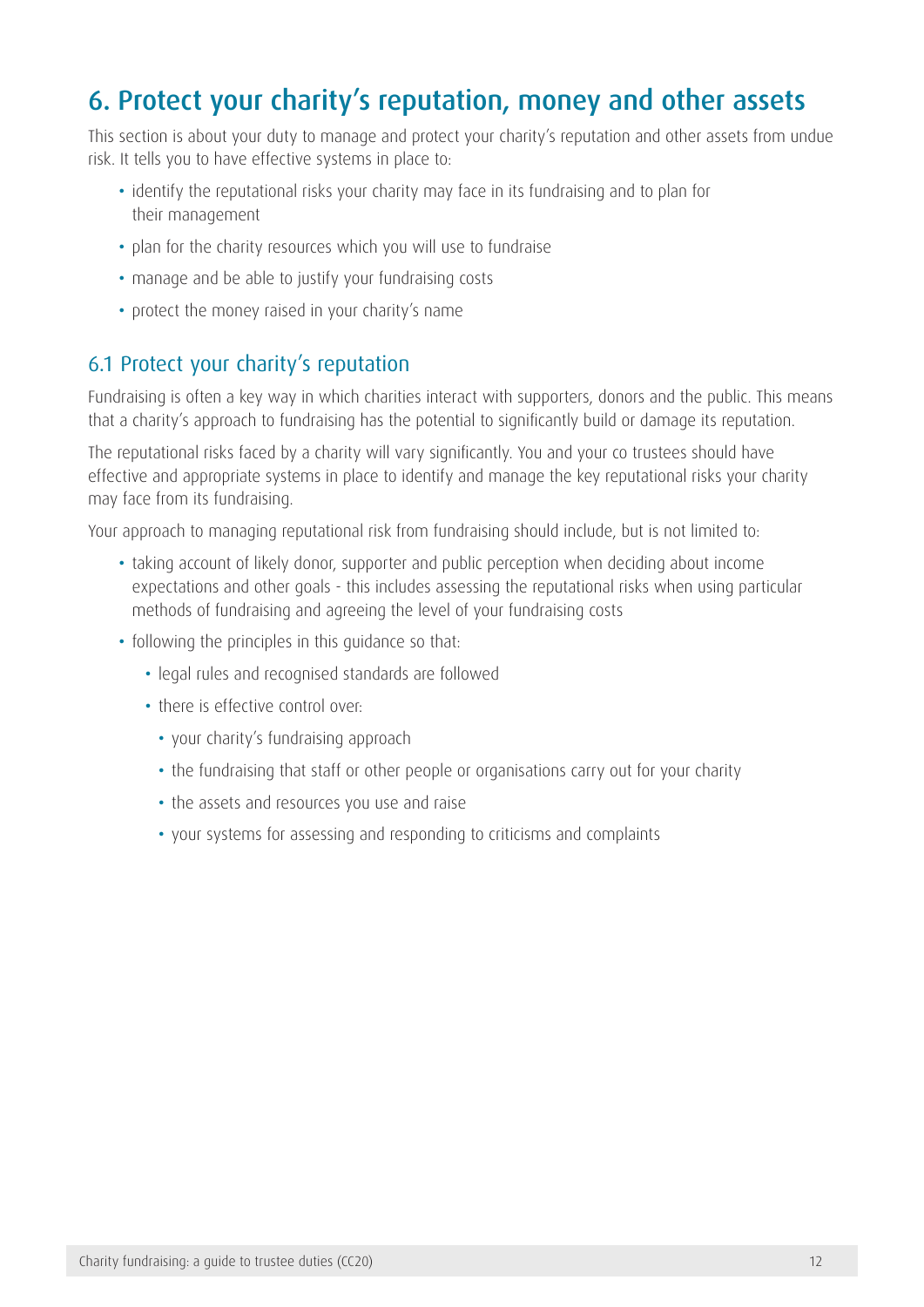#### Avoid mistakes - be able to justify your fundraising costs

Very high fundraising costs can seriously damage a charity's reputation.

Where an arrangement with a commercial partner is significantly boosting a charity's income it is easy for trustees to overlook other issues. But you and your co-trustees should have effective systems in place for showing that your agreement with any third party is in your charity's best interests and protects its reputation.

Trustees should be aware that some fundraising companies use models which mean that the charity receives only a very small proportion of the money donated by the public, both at start-up and at later stages of the fundraising. These models can damage a charity. They can attract negative media coverage, complaints and regulatory intervention. This is because it can create the perception that the charity is being exploited or abused for private gain, and therefore mismanaged.

If you are considering an agreement with a commercial partner, be careful to balance your focus on increasing the charity's income with attention to its wider best interests. You should think about how the charity's donors, supporters and the public might view your fundraising approach, if only a small part of their donation reaches the charity. You must be able to justify your fundraising costs and show how they are in the charity's best interests.

Find out more about fundraising costs in [section 6.4](#page-14-0).

Remember you can take appropriate advice from a suitably qualified person if you need to.

### 6.2 Planning and monitoring fundraising finance

You and your co-trustees should be fully aware of your charity's overall financial position and be able to demonstrate how fundraising supports its long term strategy for the achievement of its objectives. You should have effective systems in place so that:

- your charity's sources of income are analysed, to identify risks from over dependence on any one source
- there is a realistic budget for fundraising, against which results are monitored
- any investment of the charity's money is balanced with the expected income, ensuring it is an appropriate investment
- individual business plans and budgets are, where appropriate, drawn up for any new or significant fundraising activities or appeals
- the progress and financial performance of the charity's fundraising, including its costs and any risks, is monitored

You can find out more about financial management in:

- [Managing charity assets and resources](https://www.gov.uk/government/publications/managing-charity-assets-and-resources-cc25)
- [Charity trustee meetings: 15 questions you should ask](https://www.gov.uk/government/publications/charity-trustee-meetings-15-questions-you-should-ask)
- [Financial difficulties in charities](https://www.gov.uk/financial-difficulties-in-charities)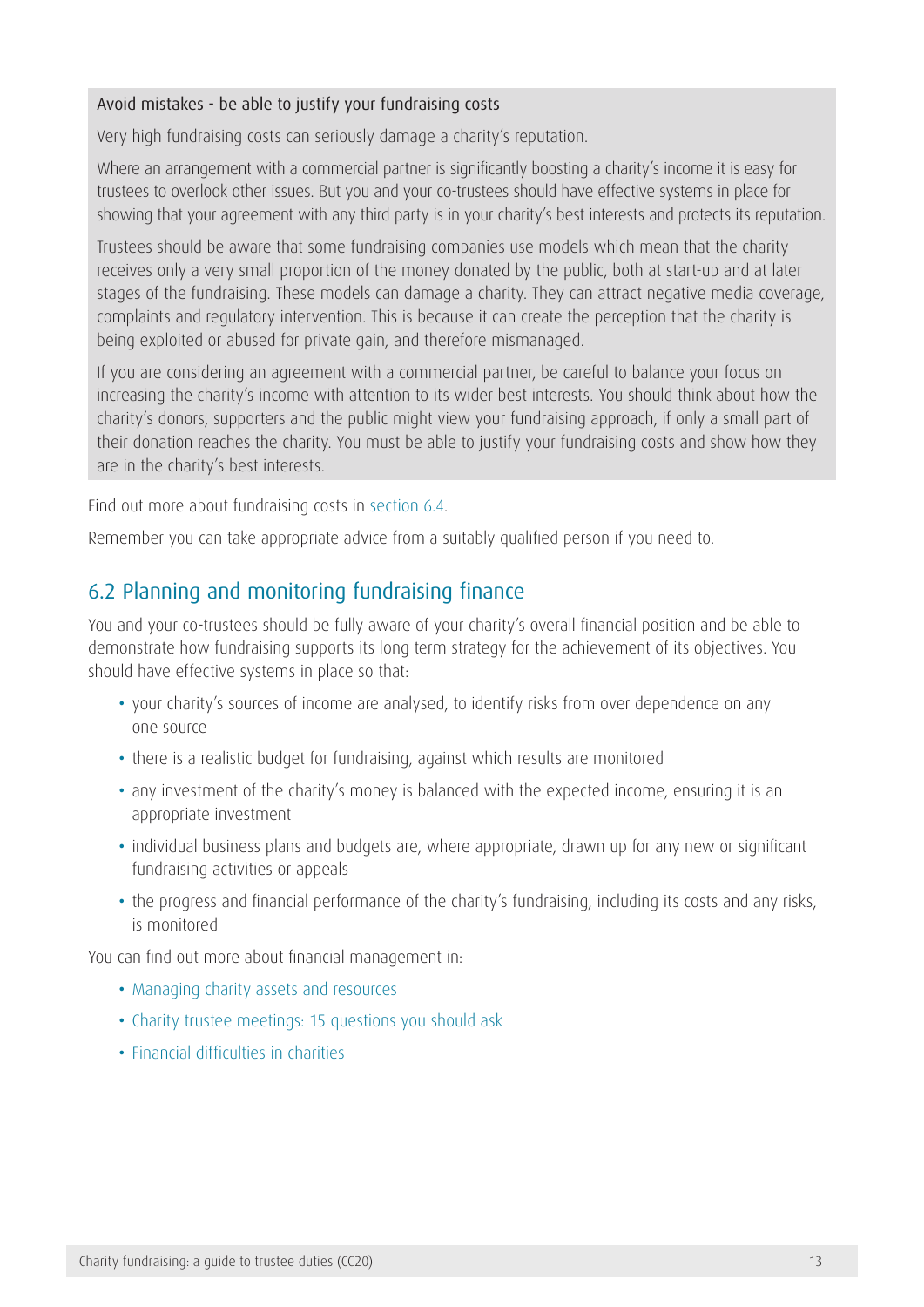## 6.3 Managing assets and keeping them safe

You and your co-trustees should have effective financial controls and safeguards in place which are appropriate to your charity's size, activities and complexity. These include having systems for:

- making sure that the charity receives all of the money to which is entitled, where people are given permission to raise money on its behalf
- protecting income received from:
	- public collections
	- other fundraising and sponsored events
	- your trading activity
- clarifying to the public, and being clear internally, which funds you are raising on a restricted basis these restricted funds must only be used in the way specified
- having a policy on donations which identifies when accepting donations may not be in the interests of the charity
- ensuring complete and accurate returns are made so that the charity receives [tax reliefs](https://www.gov.uk/charities-and-tax/overview) to which it is entitled
- protecting the other charity assets used in your fundraising. This may include the charity's data, name, image, logo and intellectual property

#### Avoid mistakes - operate effective control over cash collections

Although most people who fundraise and support charities have honest intentions, cash - based fundraising can be attractive to both opportunist and organised fraudsters. So you and your co-trustees must have adequate controls in place where you give permission for people to collect money on your charity's behalf. The fundraising must be compliant with any relevant legal rules and you should follow good practice for secure collection, counting, and banking of the money. This will help you to meet your legal duty to safeguard your charity's assets. It will also help reassure the public that they can donate safely to fundraisers and charities, and that funds will be applied for general charitable purposes.

Remember that if your charity gives people who fundraise for you official charity material such as badges, tins or tabards, there should be a record of this and everything should be collected back promptly. The charity's accounts must show the gross amount of funds raised before the deduction of any fundraising costs and expenses and these deductions must be shown as a separate expenditure item in the accounts.

You can find out more about controls for cash collections in [Internal financial controls for charities](https://www.gov.uk/government/publications/internal-financial-controls-for-charities-cc8/internal-financial-controls-for-charities) and you can check your approach using the [checklist.](https://www.gov.uk/government/publications/internal-financial-controls-for-charities-cc8)

### <span id="page-14-0"></span>6.4 Managing and explaining costs

There is no set amount that a charity should spend on fundraising costs and the commission recognises that costs can vary between different forms of fundraising, different causes and from year to year.

You and your co-trustees must be satisfied that your fundraising costs are in your charity's best interests. You should be able to explain your costs and be transparent about how money is spent and how your charity benefits.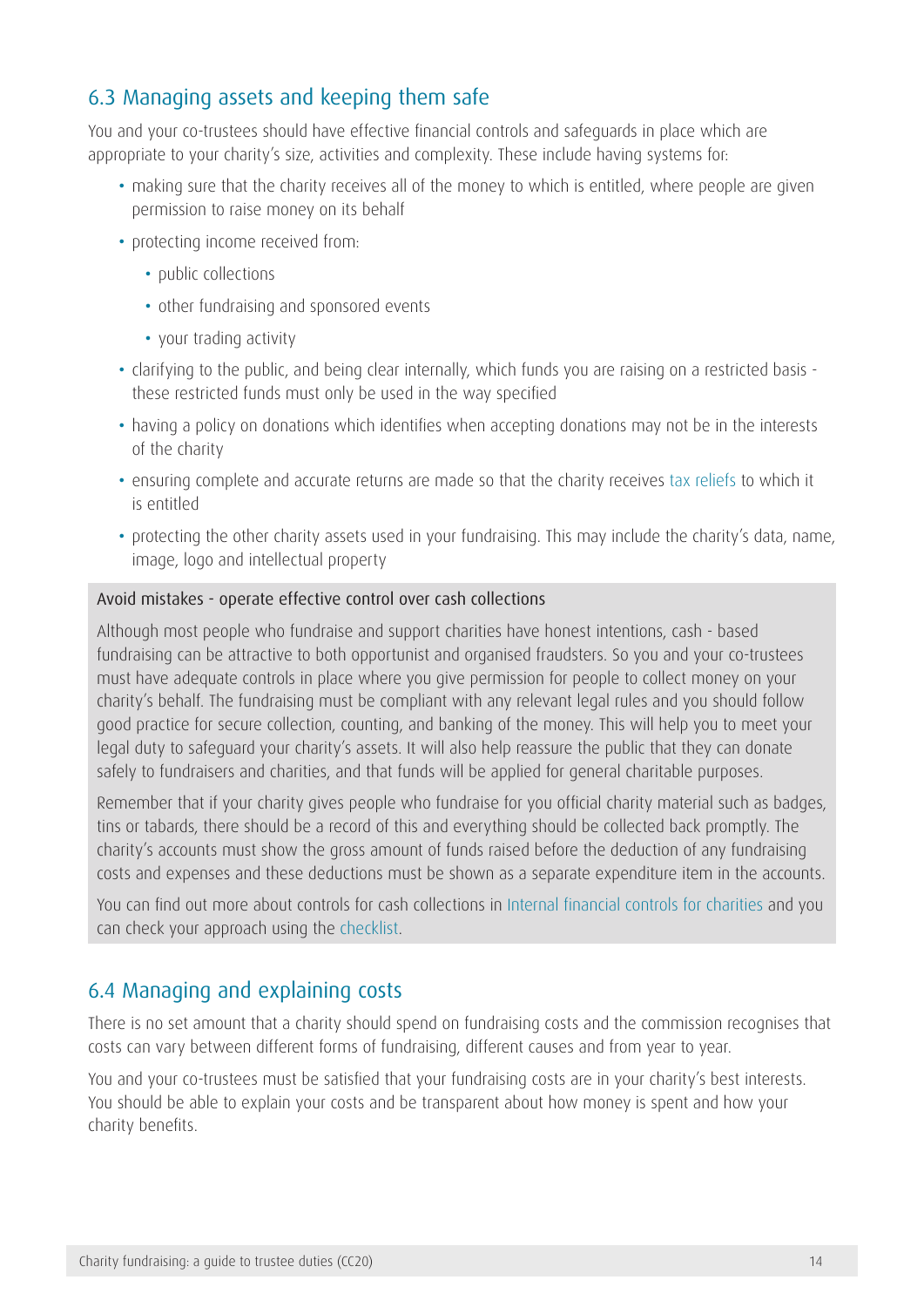Any effective charity will need to spend funds on both its general administration and on fundraising, but you and your co-trustees should:

- know, overall, how much the charity's fundraising costs, and have systems in place for setting costs for specific fundraising activities
- have systems in place so that the cost of fundraising is justifiable this means it should be proportionate to the income and other benefits it produces, and in the charity's best interests
- ensure that there are systems in place to ensure that costs are fair to the charity, before arrangements with a professional fundraiser, commercial participator, or other third party are entered
- have systems in place so that there is transparency for donors, giving them a fair indication about the extent to which the charity will benefit from their support:
	- often this indication will be given in the [solicitation statement](http://www.institute-of-fundraising.org.uk/code-of-fundraising-practice/legal-appendices/solicitation-statements/) that professional fundraisers, commercial participators and other paid fundraisers must make to donors in a wide range of circumstances including in face to face, telephone, advertising and website fundraising
	- where these rules don't apply, but your charity is paying for a fundraising service, its reputation can be subject to unacceptable risk if it doesn't give donors a fair indication of the arrangement and its costs in a solicitation statement or a statement in a similar form
- follow any requirements in the applicable Statement of Recommended Practice (SORP) about how fundraising costs are allocated and presented
- be able to explain to donors, supporters and the public how your charity works and why its costs are necessary

## 6.5 Fundraising fraud

Whilst the vast majority of charitable appeals and collections are legitimate, fundraising fraud does occur.

Find out more about [common types of fundraising fraud](https://www.gov.uk/government/publications/disaster-appeals-charity-commission-guidance-on-starting-running-and-supporting-charitable-disaster-appeals-cc40). You can also read the commission's regulatory [alerts](https://www.gov.uk/government/collections/regulatory-alerts-charity-commission) about risks and vulnerabilities that could affect your charity.

Find out more about protecting your charity's property from the commission's [Compliance toolkit](https://www.gov.uk/government/collections/protecting-charities-from-harm-compliance-toolkit). The toolkit includes a [detailed checklist](https://www.gov.uk/government/publications/charities-fraud-and-financial-crime) describing anti-fraud measures which your charity might find useful.

## 6.6 Suspicious donations

The commission is aware of cases where donations to charities have been used to facilitate money laundering or other criminal activity.

You and your co-trustees should have effective systems in place so that:

- the [know your donor](http://forms.charitycommission.gov.uk/media/90962/toolkit_2_tool6.pdf) principle is operated (for example, if your charity receives large donations, particularly anonymous or cash donations or with conditions attached)
- staff and volunteers are aware of this risk

You and your co-trustees should be alerted to any suspicious donations.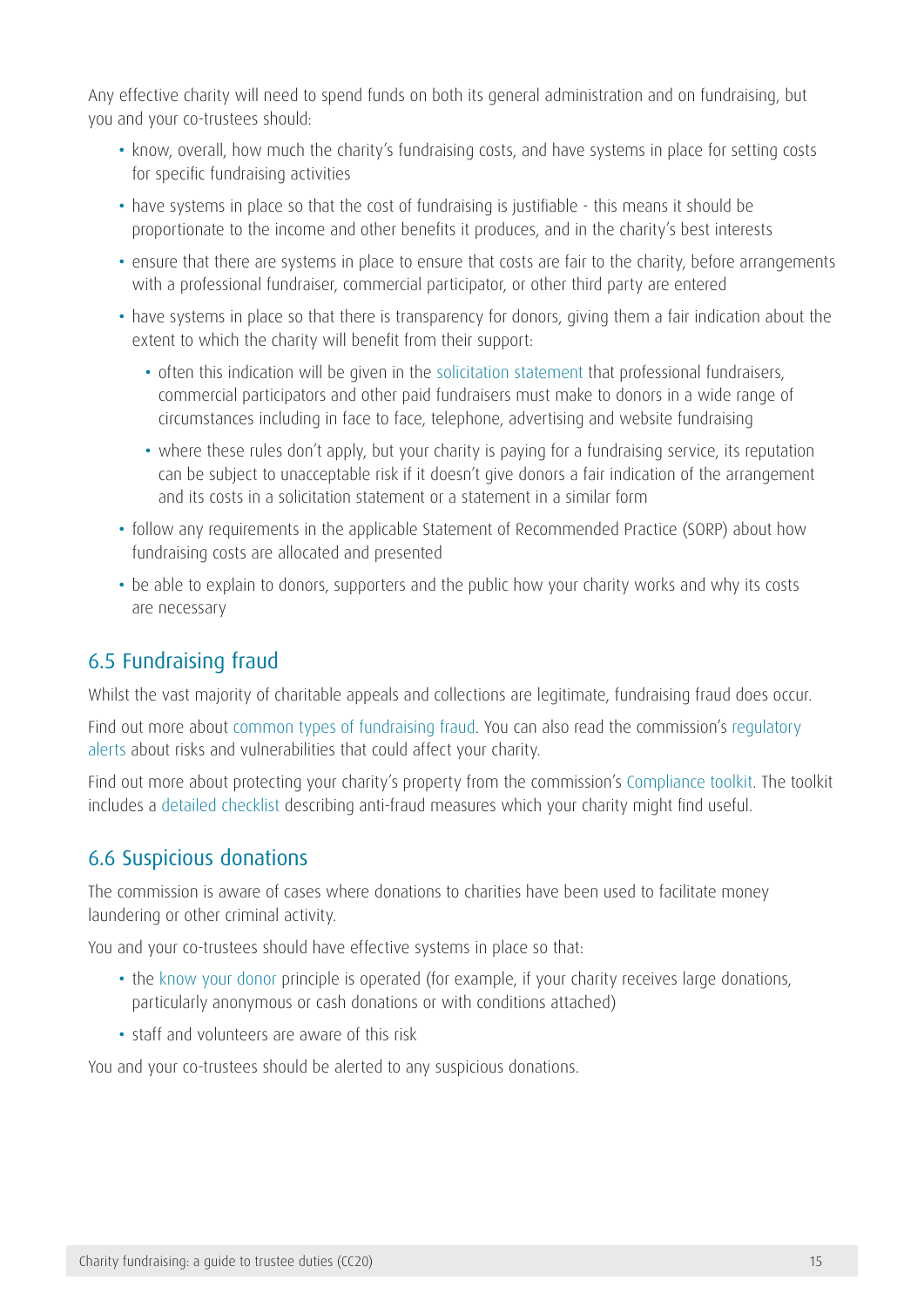## 6.7 Intervening where an appeal is being run using your charity's name without permission

In many cases, an appeal may have been launched by a well-meaning member of the public who intends to donate the funds raised to your charity. They may not have contacted your charity prior to raising funds on your behalf. But the unauthorised use of a charity's name is a serious issue that could damage a charity's reputation.

Where unauthorised fundraising comes to your charity's attention, you and your co trustees should have effective systems in place to:

- contact the people running the appeal promptly; in some circumstances, such as a local cake sale or other small scale event, it may be appropriate to give permission to fundraise on the charity's behalf and provide some guidance to the organiser to ensure the collection is done legally - otherwise, your charity should formally authorise the fundraising or ask the organisers to stop
- be aware that, where your request is not met, fundraising rules allow you to seek an injunction restraining someone from raising funds in the charity's name - [find out more](http://webarchive.nationalarchives.gov.uk/20081230001423/http:/www.cabinetoffice.gov.uk/media/110668/amended%20guidance%20final.pdf)
- report unauthorised fundraisers who do not cooperate, and whom you suspect may be involved in fraudulent activities - the reporting should be to the police and the commission

Decisions about the charity's money and resources are important, so think about the advice and information you may need in order to make decisions in the charity's interests.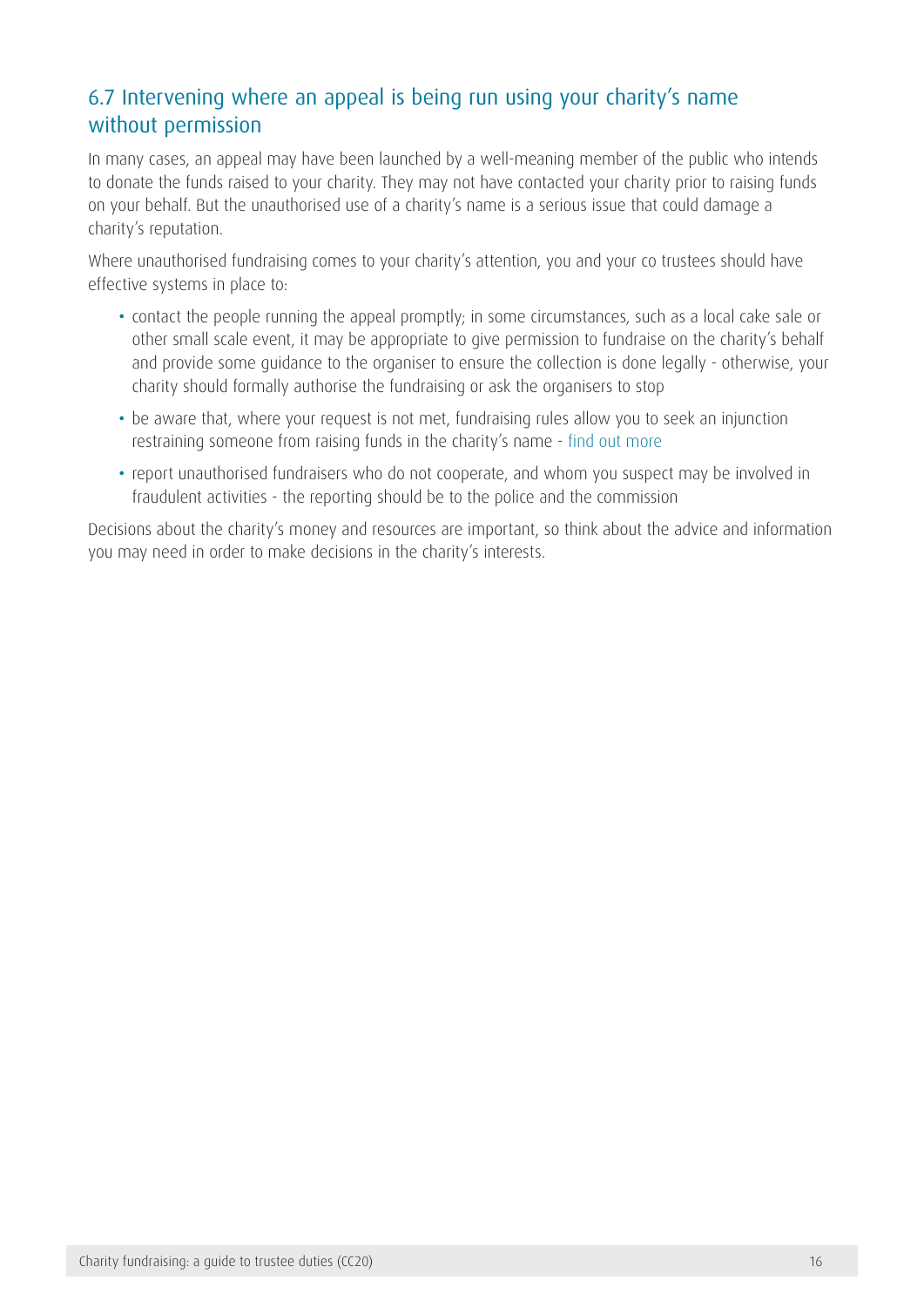# <span id="page-17-1"></span><span id="page-17-0"></span>7. Follow fundraising laws and regulation

This section is about the range of legal rules that apply to different types and aspects of fundraising. It tells you to have effective systems in place so that your charity fully complies with any legal rules which apply to its fundraising.

This list gives an indication only of some of the legal rules which apply to different types and aspects of fundraising. In each case you can use the [Code of Fundraising Practice](http://www.institute-of-fundraising.org.uk/code-of-fundraising-practice/sections/) and [supporting guidance](http://www.institute-of-fundraising.org.uk/code-of-fundraising-practice/guidance/) to find out more about the rules and how they apply to your charity's fundraising.

There are legal rules about:

- what is required of a professional fundraiser or commercial participator
- the statements that paid fundraisers must make, in some circumstances, when asking for funds from the public
- when charities must display their registered charity status on a range of documents and on their website
- collecting cash in the street
- collecting cash, or goods or direct debit details door to door
- lotteries and raffles
- data protection when collecting or handling personal details such as names, contact details and credit or debit details
- avoiding unsolicited calls to numbers registered with the Telephone Preference Service (TPS) and Corporate Telephone Preference Service (CTPS)
- fundraising involving children
- event fundraising
- • commenting on your charity's fundraising activity when preparing charity accounts or reports which are subject to the Statement of Recommended Practice

Fundraising rules can be detailed and complex. You should consider taking appropriate advice and be satisfied that the people and organisations you authorise to fundraise for your charity are competent to comply with these rules.

You should [report a serious incident](https://www.gov.uk/guidance/how-to-report-a-serious-incident-in-your-charity) to the commission if your charity is being investigated by the police or another regulator for any reason.

Find out more about the legal requirements which apply to fundraising from the Code of Fundraising [Practice](http://www.institute-of-fundraising.org.uk/code-of-fundraising-practice/sections/) and [supporting guidance](http://www.institute-of-fundraising.org.uk/code-of-fundraising-practice/guidance/). You may also find some information about legal rules from [Annex 1](#page-27-1) and the organisations listed at [Annex 2.](#page-31-1)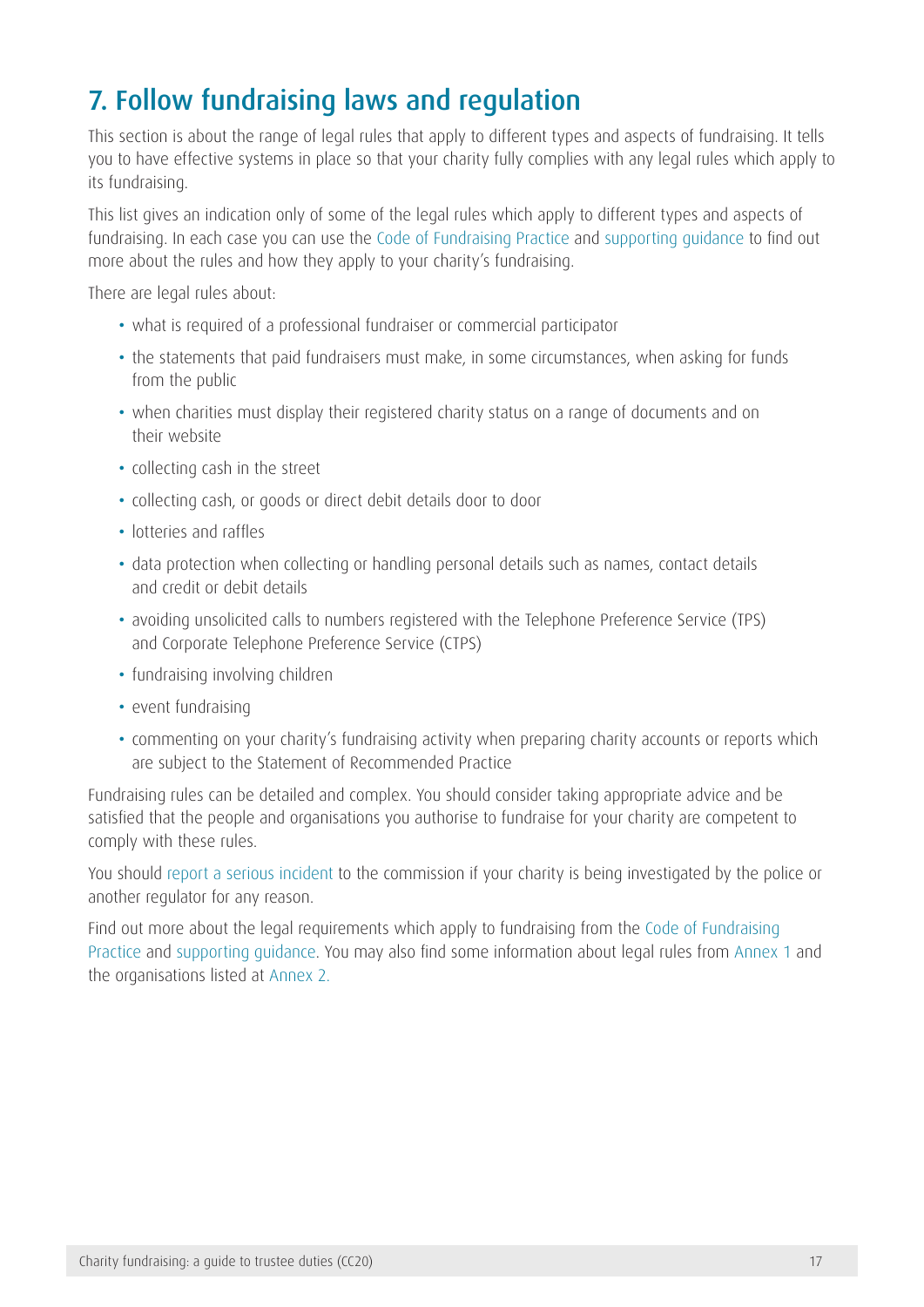# <span id="page-18-1"></span><span id="page-18-0"></span>8. Follow the recognised standards for fundraising

This section is about the recognised standards, set out in the [Code of Fundraising Practice](http://www.institute-of-fundraising.org.uk/code-of-fundraising-practice/sections/), that apply to different types and aspects of fundraising. It tells you to have effective systems in place so that your charity complies with any standards which apply to its fundraising.

This list gives an indication only of some of the standards which apply to different types and aspects of fundraising. There are standards about fundraising charities:

- using enclosures in direct mail packs
- ensuring that any third party fundraisers engaged by your charity comply with the Code of [Fundraising Practice](http://www.institute-of-fundraising.org.uk/code-of-fundraising-practice/sections/)
- providing information to children and parents/guardians on how to fundraise safely
- carrying out a proportionate process of due diligence when engaging in a fundraising partnership with a business
- processing unsubscribe requests in a timely way
- not making marketing telephone calls under the pretext of administrative calls
- ensuring that face to face fundraisers are properly trained
- making a record of the issue and return of any charity collection materials
- securing cash donations and banking them as soon as possible
- not sharing personal data without explicit consent
- including opt-out information on fundraising communications sent to a named individual

Th[e Fundraising Regulator](http://www.fundraisingregulator.org.uk/) regulates charities' compliance with recognised standards.

To find out more about the standards which apply to fundraising, you can look at the [Code of Fundraising](http://www.institute-of-fundraising.org.uk/code-of-fundraising-practice/sections/)  [Practice](http://www.institute-of-fundraising.org.uk/code-of-fundraising-practice/sections/) and [supporting guidance](http://www.institute-of-fundraising.org.uk/code-of-fundraising-practice/guidance/). You may also find out some information about standards from the organisations listed at [Annex 2.](#page-31-1)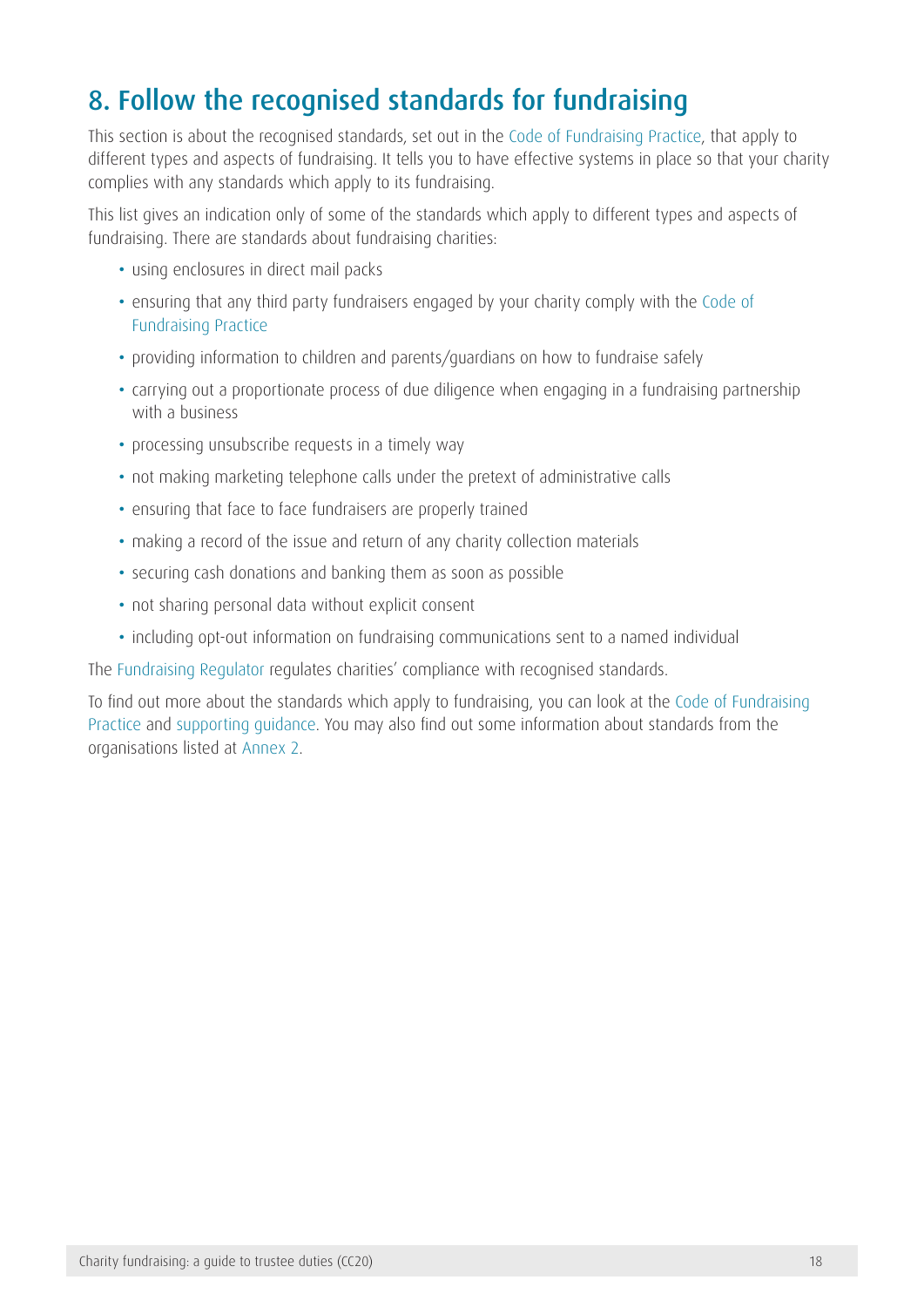## <span id="page-19-1"></span><span id="page-19-0"></span>9. Be open and accountable

This section is about your charity being answerable for its fundraising. It tells you to have effective systems in place so that your charity's fundraising is explained clearly and openly, fully complies with accounting and reporting obligations, and is appropriately open to challenge by complainants.

### 9.1 Complying with the accounting framework

Every registered charity must produce an annual report and accounts that explain where its money comes from and how the charity expended the funds.

Some larger charities must comply with particular rules and requirements about how they account for and report on their fundraising activity. These requirements are set out in the Applicable SORP.

This reporting is so that the readers of accounts and reports can understand what the fundraising activities were, how much was spent on raising funds, what was involved, and how the income raised assisted the work of the charity.

Smaller charities using the SORP might find some or all of this reporting useful to do as well.

Reporting requirements, introduced by the 2016 Act, will require larger charities to state what has been done to protect vulnerable people and other members of the public from behaviour, in the course of fundraising, which:

- is unreasonably intrusive or persistent, or
- involves placing undue pressure on a person to donate

Find out more about the 2016 Act in [Annex 1](#page-27-1) and about [charity reporting and accounting.](https://www.gov.uk/government/publications/charity-reporting-and-accounting-the-essentials-march-2015-cc15c/charity-reporting-and-accounting-the-essentials-march-2015)

### 9.2 Being open about complaints

You and your co-trustees should have effective [procedures for dealing with complaints](https://www.gov.uk/government/publications/cause-for-complaint-rs11), which are easy to find and easy to follow. Your systems should ensure that:

- there is a complaints procedure that is accessible, open and transparent
- any concerns raised by the public, supporters, donors or others are addressed in a timely and direct fashion

### 9.3 Clearly wording your appeals

When running appeals, information on the following issues is recommended:

- the identity of your charity and what it does
- what the funds raised are for and how they will be used
- any secondary purpose of an appeal
- how to donate
- the Gift Aid arrangements
- what deductions will be made for expenses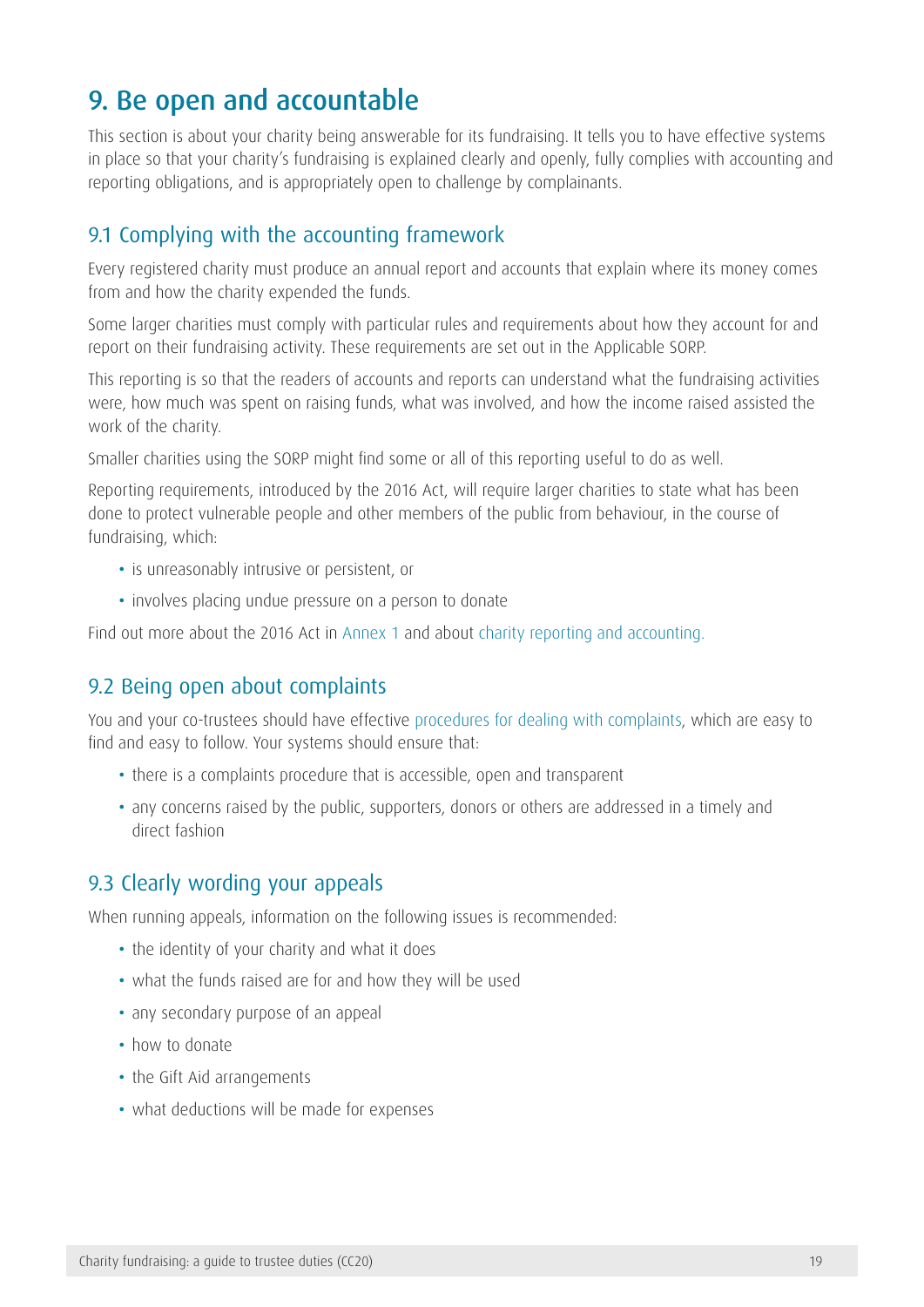### Failed appeals

Being clear about the purpose(s) of an appeal is particularly important. Careful thought should be given to the terms and wording used in your appeal.

If the purpose specified in the appeal cannot for some reason be achieved, or you raise too much or too little money, it can present difficulties which can only be resolved by formal and often time consuming and costly processes. These difficulties can be avoided if proper attention is paid to the wording of appeals. Your wording should say clearly what will happen to any surplus funds and what will happen to donations if not enough funds are raised.

The commission's guidance [Disaster appeals: Charity Commission guidance on starting, running and supporting](https://www.gov.uk/government/publications/disaster-appeals-charity-commission-guidance-on-starting-running-and-supporting-charitable-disaster-appeals-cc40/disaster-appeals-charity-commission-guidance-on-starting-running-and-supporting-charitable-disaster-appeals)  [charitable disaster appeals i](https://www.gov.uk/government/publications/disaster-appeals-charity-commission-guidance-on-starting-running-and-supporting-charitable-disaster-appeals-cc40/disaster-appeals-charity-commission-guidance-on-starting-running-and-supporting-charitable-disaster-appeals)ncludes general information about running and wording successful appeals.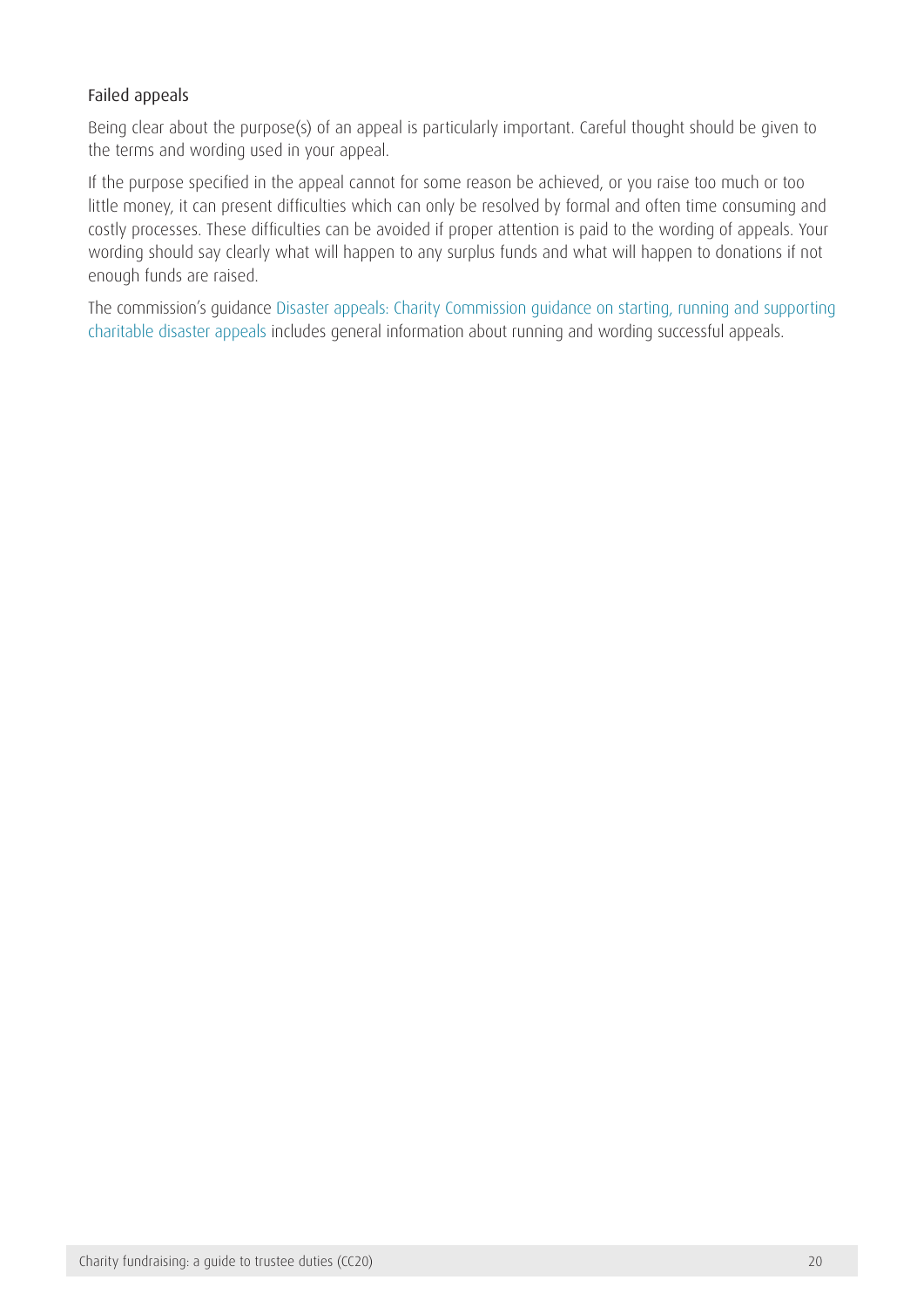# <span id="page-21-0"></span>10. How is fundraising regulated?

It is subject to a self-regulatory system which sets and enforces clear standards of conduct for fundraising.

The standards, which have been developed to ensure that fundraising is open, honest and respectful, are set out in the [Code of Fundraising Practice.](http://www.institute-of-fundraising.org.uk/code-of-fundraising-practice/sections/)

The [Fundraising Standards Board](http://www.frsb.org.uk/) (FRSB) currently supervises charities' compliance with the Code and adjudicates on complaints, but a new Fundraising Regulator will take over this role this summer, 2016.

## 10.1 The Fundraising Regulator's role

Th[e Fundraising Regulator](http://www.fundraisingregulator.org.uk/) will:

- regulate all types of fundraising by all UK<sup>1</sup> based charities
- use the Code to adjudicate on concerns and complaints about fundraising
- use its register to promote visible compliance amongst charities with the Code
- have an appropriate and wide range of sanctioning powers to use if necessary these may include 'naming and shaming', cease and desist orders, compulsory training and clearance of future fundraising campaigns

## 10.2 Transitional arrangements for receiving and adjudicating on complaints

Complaints about poor fundraising practice are dealt with in the self-regulatory system. They should be sent to FRSB until the launch of the Fundraising Regulator. The FRSB will continue to manage its current caseload of complaints, adjudicate on them and receive new ones. All concerns about fundraising should be directed to the Fundraising Regulator after its launch.

### 10.3 The commission's role

The commission does not regulate against the standards in the Code, but we do have a role in fundraising regulation where there is evidence:

- that trustee actions or failings, in fulfilling their duties towards their charity, pose a serious risk to the charity
- of a serious risk to charitable funds, or to public trust and confidence

In this role we will work closely with the Fundraising Regulator to identify cases where, in addition to breaches of fundraising standards, these sorts of regulatory concerns may arise.

Find out more about commission intervention on fundraising issues in [section 11](#page-22-1).

## 10.4 The role of other regulators

There are also other laws and regulations relevant to fundraising such as the rules on data protection, collections in public spaces and running lotteries. The rules for these are set and enforced by other regulators, including those listed at [Annex 2.](#page-31-1)

<sup>1</sup> The regulatory arrangements for fundraising in Scotland and Northern Ireland are currently being negotiated.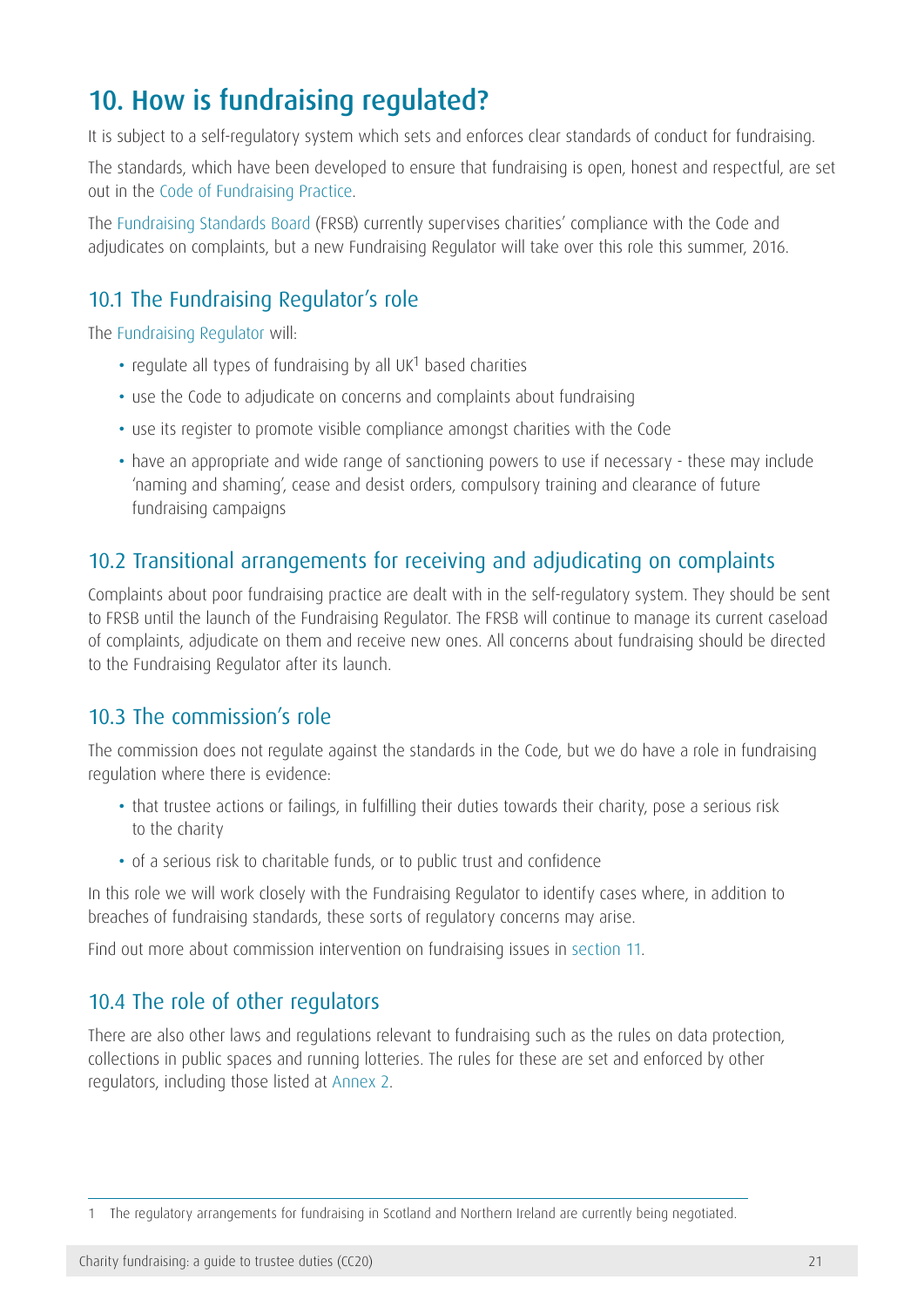# <span id="page-22-1"></span><span id="page-22-0"></span>11. Why is it important to follow this guidance?

## 11.1 The consequences of improper or poor fundraising practice

Where trustees don't keep their charity's fundraising in line with the law and recognised standards, or fail to balance their need to raise money with an approach which protects their charity from risk, there can be serious consequences for the affected charity and, sometimes, for charities generally.

The consequences of improper or poor fundraising practice can be costly for a charity. They include:

- negative reputational consequences and complaints which can cause lasting damage to a charity and, sometimes, charities generally, with the potential to jeopardise the vital public support that charities rely on to fund their long term work
- legal consequences such as fines or penalties, or trustee liability if the charity incurs a loss as a result of a breach of trustee duty
- regulatory challenge or intervention which can be by the Fundraising Regulator, the commission, or other organisations and agencies with a role in regulating fundraising

The commission expects the trustees of charities that fundraise to comply with their trustee duties, specific fundraising law, and to follow recognised standards.

The commission has written this guidance to help trustees meet these requirements and expectations. They can use the [checklist](https://www.gov.uk/government/publications/charities-and-fundraising-cc20) to check their approach.

### 11.2 Commission intervention on fundraising issues

The nature of any intervention by the commission will depend on the seriousness of the risk to a charity or charities generally. The commission will assess this using its [risk framework](https://www.gov.uk/government/publications/risk-framework-charity-commission). This also sets out the different types of regulatory engagement that the commission has with charities where problems, poor practice or abuse have been identified.

Where trustees fail to act properly or make a mistake the commission always expects them to act promptly to put things right and prevent a recurrence of the same or similar issue.

Where trustee actions or failings present a serious risk to the charity, the commission is likely to regard this as mismanagement or misconduct and to take remedial action.

Intervention always depends on the seriousness of the issue and is sometimes undertaken alongside or in support of other agencies.

## 11.3 Fundraising issues that may be serious enough to trigger commission intervention

These include:

- serious risks to a charity's reputation or its other assets
- failure to protect and account for all funds raised
- weak governance or trustee oversight of the charity's activities, resources or reputation
- • commercial participation/professional fundraising arrangements which do not comply with the law and which cannot be shown to be in the charity's best interests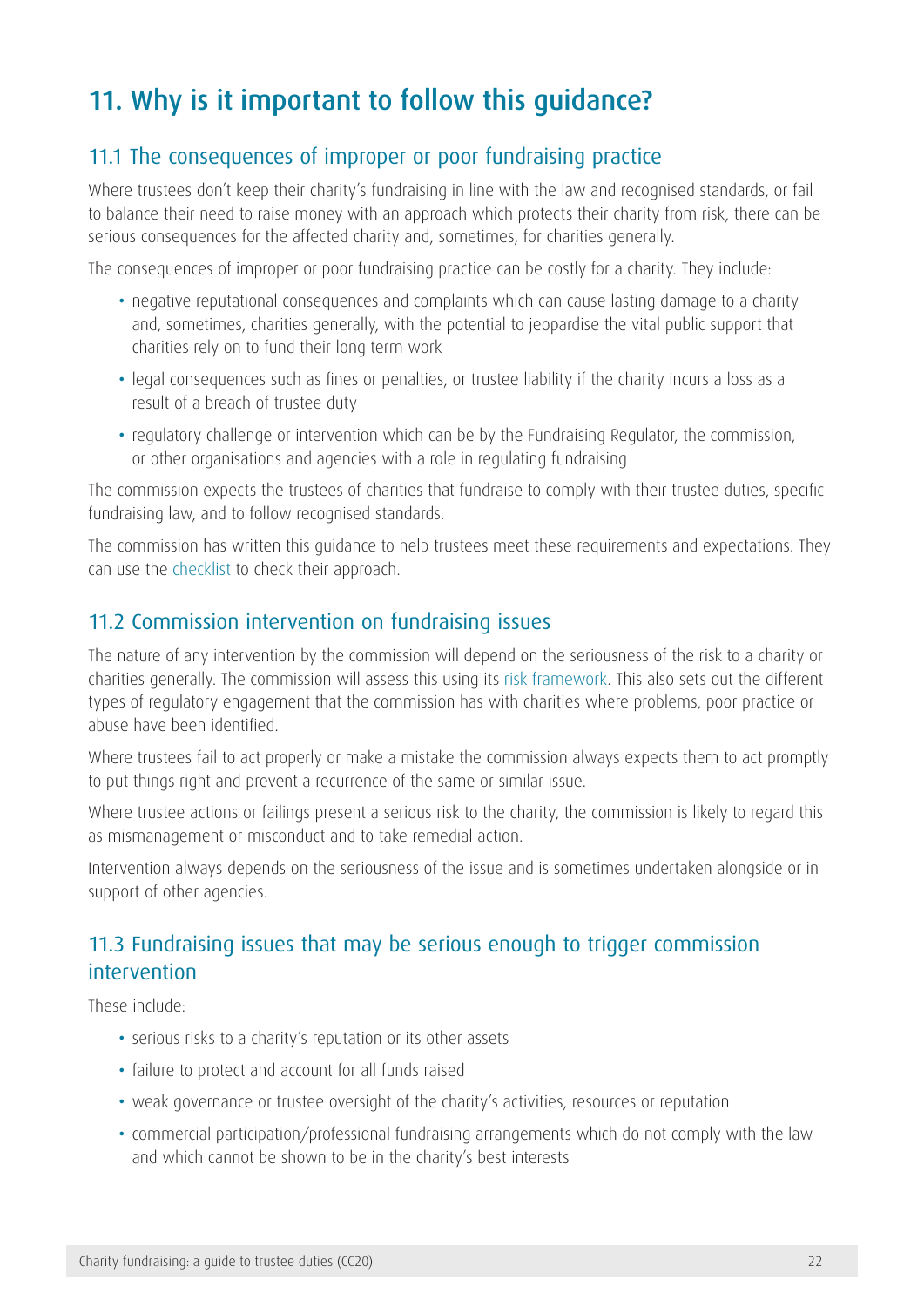- high fundraising costs that:
	- risk seriously undermining the charity's reputation
	- arise as a result of lack of oversight by the trustees
	- cannot be justified by the trustees as being in the charity's best interests
- damage to public trust and confidence caused by the charity's fundraising activities
- where conflicts of interest and private benefit have not been properly controlled
- serious and/or frequent failures in the conduct of fundraising (for example, persistent unlicensed fundraising or failure to provide required information) which put funds and reputation at risk
- methods of fundraising which are either inappropriate for a charity, or which would be a breach of trust and which pose a significant risk to public trust and confidence
- arrangements which amount to tax evasion or seek to exploit tax legislation artificially, including tax avoidance schemes
- • criminality which exposes related concerns about misconduct and mismanagement in the administration of a charity - for example fraud, theft, false accounting, tax fraud (including the making of fraudulent Gift Aid claims), or failing to obtain legal authority to fundraise

## 11.4 Commission's jurisdiction over funds raised as charitable appeals

Where funds are raised as charitable appeals for charities, or for charitable purposes, the commission has jurisdiction over those funds and those holding the funds. It can intervene if necessary to ensure that funds are applied to the charities, or for the charitable purposes for which they have been raised.

Where funds are raised as charitable appeals, the sorts of issues that may be serious enough to cause the commission to intervene, sometimes alongside or in support of other agencies, are:

- where fraudsters misuse a charity's name, or otherwise use dishonest methods, to deceive the public into giving money
- when funds raised for charitable purposes or in the name of a charity are used, or at risk of use for private, illegal or other non-charitable purposes
- where funds raised by other individuals or bodies for charities are not properly accounted for or at risk of loss or diversion
- where the commission's intervention is needed to protect public trust and confidence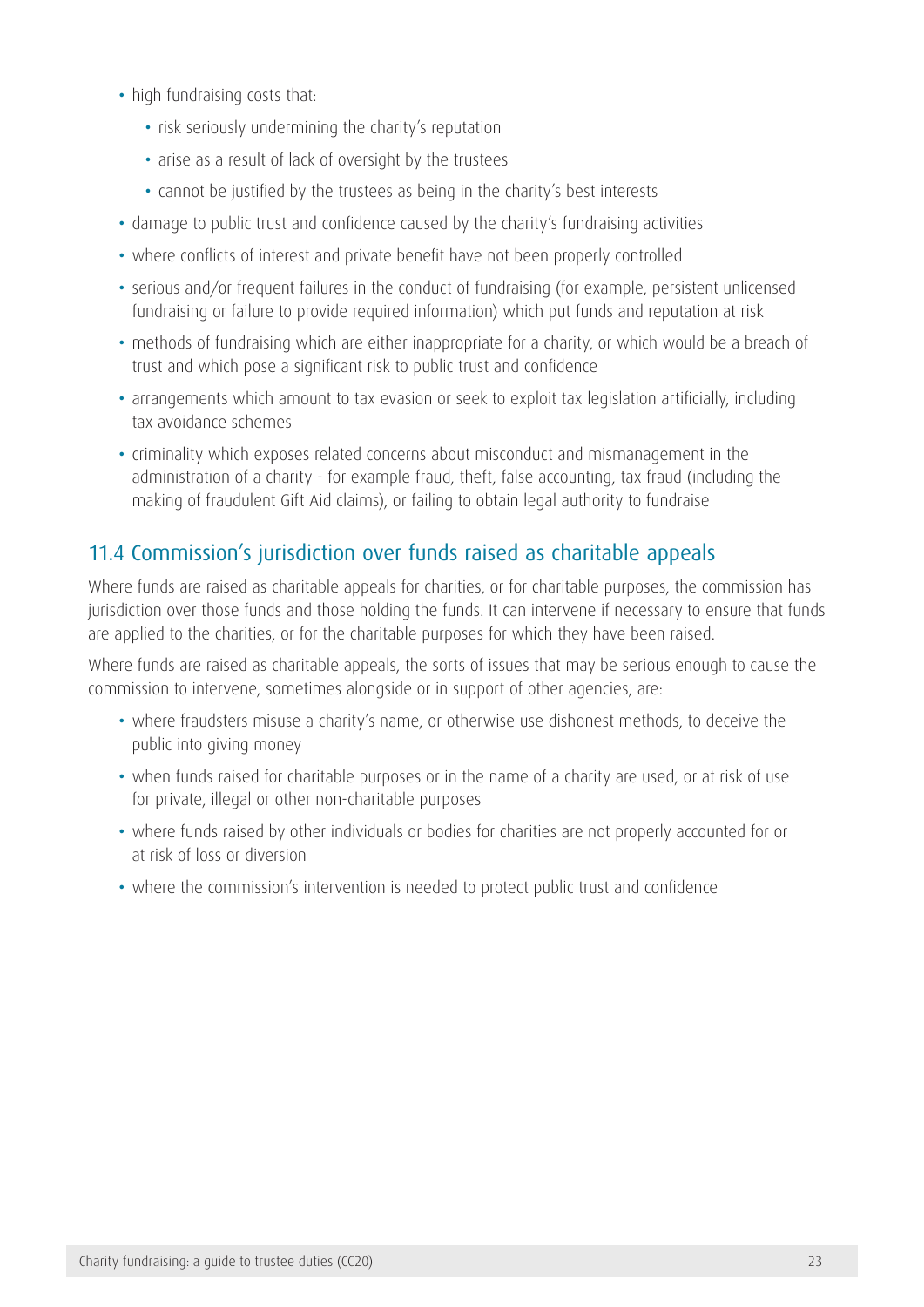# <span id="page-24-1"></span><span id="page-24-0"></span>12. Terms used in this guidance

## 12.1 Key terms in fundraising regulation

The [Fundraising Regulator](http://www.fundraisingregulator.org.uk/) is the body responsible, from summer 2016, for adjudicating against the Code on concerns and complaints about fundraising.

The [Code of Fundraising Practice](http://www.institute-of-fundraising.org.uk/code-of-fundraising-practice/sections/) (the Code) sets out the legal requirements and recognised standards which apply to different types of UK fundraising activity.

'Self-regulation' is the system for setting and making adjudications against the standards in the Code.

This guidance uses the term 'recognised standards' to refer to the standards included in the Code.

The [Institute of Fundraising](http://www.institute-of-fundraising.org.uk/home/) (IOF) is the membership organisation for fundraising professionals and fundraising organisations.

## 12.2 Technical terms used in this guidance

This section explains some legal and technical terms used in this guidance.

The 1992 Act is the [Charities Act 1992](http://www.opsi.gov.uk/acts/acts1992/Ukpga_19920041_en_1.htm).

The 2011 Act is the [Charities Act 2011](http://www.legislation.gov.uk/ukpga/2011/25/contents).

The 2016 Act is the [Charities \(Protection and Social Investment\) Act 2016.](http://www.legislation.gov.uk/ukpga/2016/4/contents/enacted/data.htm)

The 1994 Regulations are [The Charitable Institutions \(Fund-Raising\) Regulations 1994](http://www.legislation.gov.uk/uksi/1994/3024/regulation/1/made).

'Applicable SORP' is the term used to describe the SORP to be used by the charity to prepare its accounts on an accruals basis which is in effect for the financial year for which the accounts are being prepared. Find out more about the [Charities SORP.](http://www.charitiessorp.org/)

'Beneficiary' or 'beneficiaries' means a person or group of people eligible to benefit from a charity. A charity's beneficiary group is usually defined in its governing document. Some charities call their beneficiaries clients or service users.

A 'charity' is any organisation set up under the law of England and Wales for solely charitable purposes.

'Commercial participator' means a commercial enterprise, rather than fundraising business, that takes part in a promotional venture, such as an advertising or sales campaign, where the public are informed that contributions will be given to or applied for the benefit of a charity. A commercial participator may be subject to the same regulatory requirements as professional fundraisers if all of its activities are for 'charitable purposes.'

A third party may still be a commercial participator even if it enters into a contract with a subsidiary trading company (rather than the charity itself) if it is represented that the funds go to charity. A subsidiary trading company may be a commercial participator if it makes similar representations in relation to a charitable institution that does not control it.

The 'commission' means the Charity Commission, the regulator for charities in England and Wales.

'Commercial partners' includes, but is not limited to, professional fundraisers and commercial participators. It means any commercial organisation that the charity or its subsidiary trading company works or partners with to raise funds for the charity. The terms professional fundraiser and commercial participator are defined in this glossary.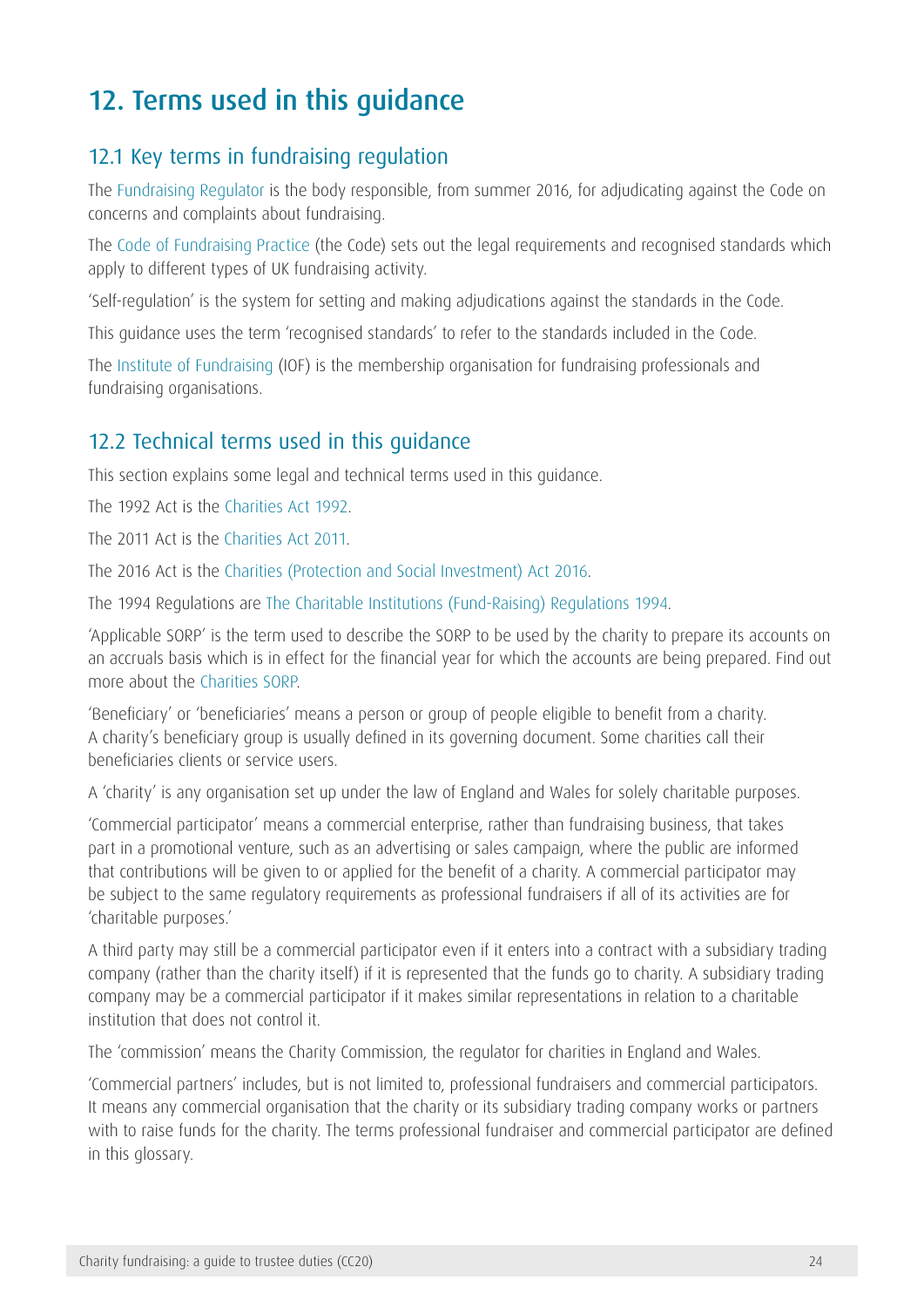A 'fundraising agreement' is a written agreement signed by both parties that sets out the objectives and terms under which a professional fundraiser or commercial participator may raise funds on behalf of a charity.

The 'governing document' is the legal document that sets out the rules that govern a charity. These include the charity's purposes and, usually, how it must be administered. It's usually a trust deed, constitution, CIO constitution or articles of association. Some charities have a different type of document such as a conveyance, will, royal charter or commission scheme.

'In the charity's best interests' means what the trustees believe will best enable the charity to carry out its purposes for the public benefit.

'Misconduct' includes any act that the person committing it knew (or ought to have known) was criminal, unlawful or improper.

'Mismanagement' may include doing something which:

- loses or misuses charitable resources
- undermines a charity's reputation
- puts beneficiaries at risk

A charity's 'purpose' is what it is set up to achieve (for example, relieving poverty or promoting health). A charitable purpose is one that:

- falls within one or more of 13 'descriptions of purposes' listed in the 2011 Act
- is for the public benefit (the 'public benefit requirement')

A 'professional fundraiser' is anyone who carries on a commercial fundraising business, wholly or mainly fundraising for charitable purposes; or any other person who is paid to solicit money or other property for charity. This does not include:

- a charity or a 'connected company'
- any officer or employee of the charity or connected company
- a trustee of the charity, acting as trustee
- any public charitable collector, other than promoters
- people who solicit funds on TV or radio
- any commercial participator
- anyone who is paid no more than £1,000 for a particular appeal, or no more than £10 per day or £1,000 per year where there is no specific appeal

'Restricted funds' are funds subject to specific trusts that fall within the wider purposes of the charity. Restricted funds may be restricted income funds, which may be spent at the discretion of the trustees in furtherance of some particular aspect of the purposes of the charity, or they may be endowment funds where the assets must be invested or retained for actual use rather than spent.

A 'solicitation statement' is a statement that must be made by:

- professional fundraisers when soliciting funds from the public
- commercial participators when explaining how a charity will benefit from a promotional venture
- any other fundraiser who is not a volunteer when taking part in a public collection

The statement must explain the individual's or body's relationship with the charity and the payment that they or the charity will receive.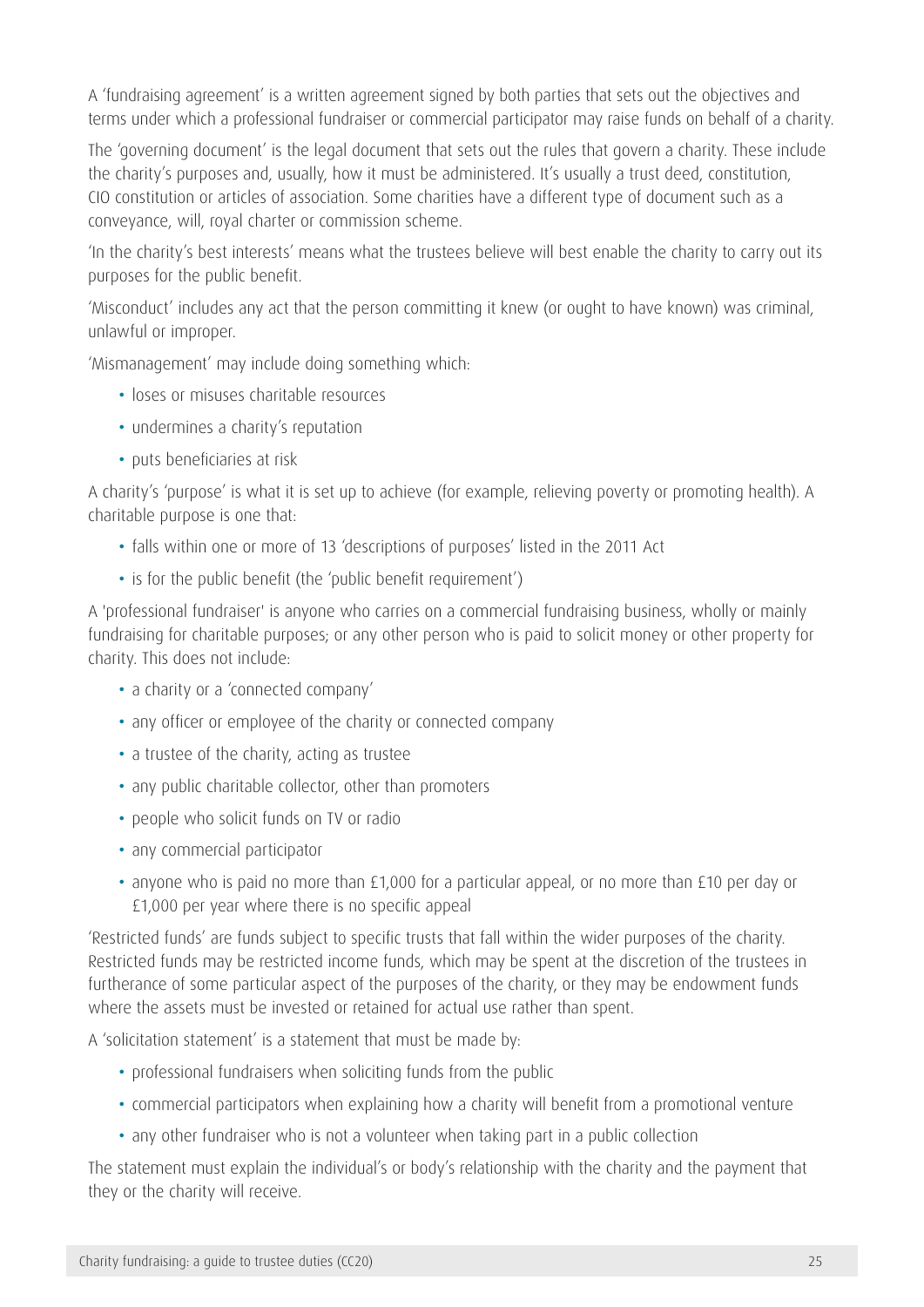'Subsidiary trading company' means any non-charitable trading company owned by a charity or charities to carry on a trade on behalf of the charity (or charities), including a company which is wholly owned by more than one charity, even if it is not technically a 'subsidiary' of any of the charities which own it.

'Trustee' means a charity trustee. Charity trustees are the people responsible for governing a charity and directing how it is managed and run. The charity's governing document may call them trustees, the board, the management committee, governors, directors, or something else. The 2011 Act defines the people who have ultimate control of a charity as the charity trustees, whatever they are called in the charity's governing document.

'Values' mean the commitments a charity makes to going about its work in a certain way. Charity values are usually communicated to a charity's employees, volunteers, the other people it works with, and the public - to help them to understand how the charity does things, what behaviours it expects and what its intentions are.

Although values can be expressed in any way, some examples of charity values are 'collaborative', 'respectful, 'child-focused', 'independent', 'we strive to keep our promises'.

There is no requirement for a charity to have explicit values.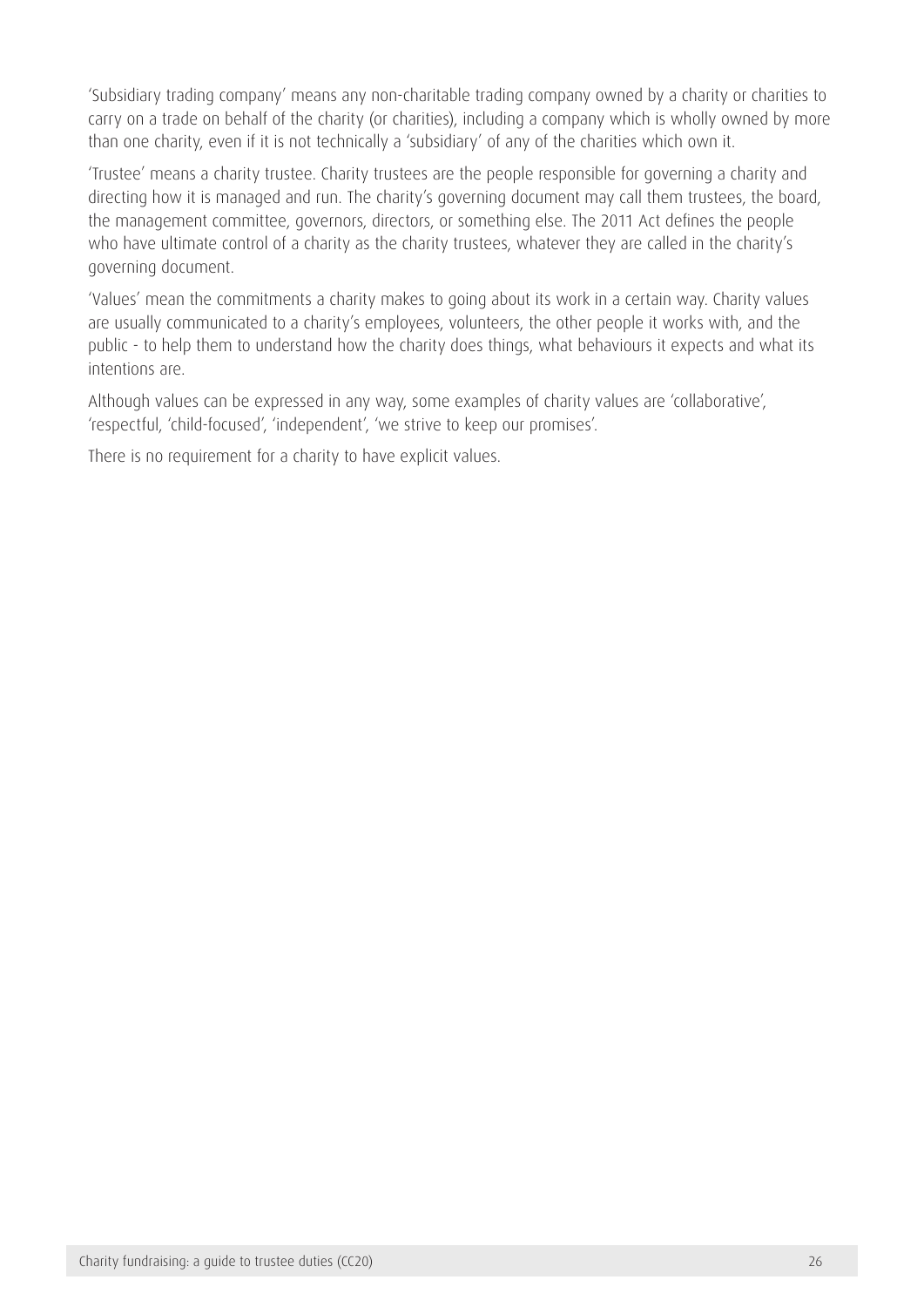# <span id="page-27-1"></span><span id="page-27-0"></span>Annex 1. A summary of legal requirements included in Charities Acts legislation and regulations

## 1. Working with professional fundraisers and commercial participators

Where a charity uses a professional fundraiser to raise funds on its behalf, or enters an arrangement with a commercial participator, specific rules apply. They require:

- written agreements between charities and professional fundraisers/commercial participators which comply with specific requirements
- • professional fundraisers, commercial participators, and charity staff paid to fundraise in public places to make a solicitation statement satisfying certain requirements
- some larger charities to include statements about their approach to professional fundraising/ commercial participation in their annual report

The Office for Civil Society has produced [detailed guidance](http://webarchive.nationalarchives.gov.uk/20081230001423/http:/www.cabinetoffice.gov.uk/media/110668/amended%20guidance%20final.pdf) on the current requirements.

### 1a. Written agreements

#### Current requirements

Professional fundraising or promotions by commercial participators are not permitted unless there is a written agreement. The written agreement must be signed by all parties and include the following:

- the name and address of each party, the date, the duration of the agreement and the terms of the agreement's termination
- a statement of its principal objectives and methods used
- that the funds must be transferred to the charity as soon as possible
- that professional fundraisers and commercial participators acting for a charity must inform the giving public of the details of the charity for which they are collecting and how much the professional fundraiser or commercial participator is receiving
- that professional fundraisers must state the method by which their remuneration is to be calculated and the actual amount of this, if it is known, at the time the statement is made otherwise the remuneration must be estimated and the estimate must be calculated as accurately as is reasonably possible
- that commercial participators must state for each product or item of service purchased by a member of the public the precise amount or the percentage of the price paid that will be given to the charity or charities, or must state the sum they are giving in connection with the promotional venture
- if more than one charity is a party to the agreement, it must contain a provision setting out how the proportion in which each of the charities is to benefit under the agreement is to be determined

#### Right to inspect books and records

The 1994 Regulations require professional fundraisers or commercial participators who are parties to agreements with charities to keep and to make available to the charity on request and at all reasonable times, any books, documents or other records (however kept) which relate to the charity AND kept for the purposes of the agreement.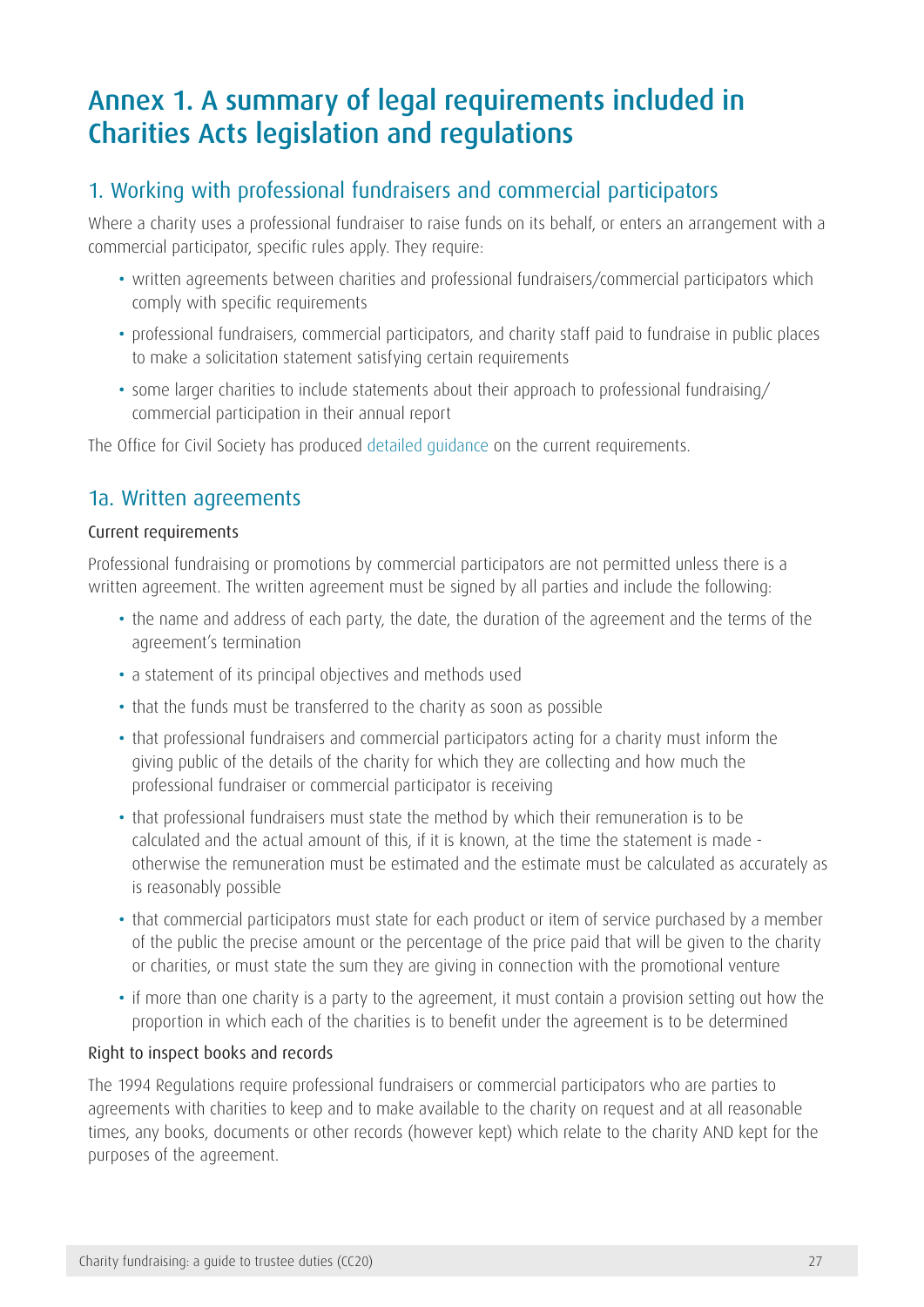#### New requirements

The following items will be required to be included in the written agreement when the 2016 Act is implemented:

- details of any fundraising standards or scheme for fundraising regulation that the professional fundraiser or commercial participator has voluntarily subscribed to
- how the professional fundraiser or commercial participator will protect vulnerable people and other members of the public from behaviour which:
	- is an unreasonable intrusion on a person's privacy
	- is unreasonably persistent
	- places undue pressure on a person to give money or other property
	- how the charity will monitor compliance with the agreement

## 1b. Solicitation statements

Paid fundraisers, including charity staff, trustees who are paid, professional fundraisers and commercial participators, must declare their status by making a solicitation statement when requesting money or property for the benefit of one or more charities.

Most fundraisers are obliged to make solicitation statements, including:

- professional fundraisers when requesting money or property for the benefit of one or more charities
- commercial participators when representing that the contribution will be made to one or more charities during a promotional venture
- • other paid fundraisers engaged in door-to-door or street collections, such as trustees, officers and employees who are officially acting on behalf of their charity (or a connected company) who are paid for collecting

A paid fundraiser must state:

- for which charity or charities they are fundraising, or, if relevant, that they are fundraising for charitable purposes and not for the benefit of a specific charity or charities
- the proportions in which the charities will benefit (if they are fundraising for more than one charity) or how the proceeds of the appeal will be distributed to different charities (if they are fundraising for charitable purposes)
- whether they are an officer or employee of a charity or connected company or trustee of such an institution and are acting as a collector in that capacity
- that they are paid for acting as an officer, employee or trustee, or for acting as a collector

A professional fundraiser, in addition to the above requirements, must state how their remuneration, in connection with the appeal, is to be calculated and the amount of that remuneration.

Commercial participator solicitation statements vary from other paid fundraisers. A commercial participator must clearly indicate:

- which charity or charities will benefit from the promotional venture
- if there is more than one charity that will benefit from the venture, in what proportions the charities will respectively benefit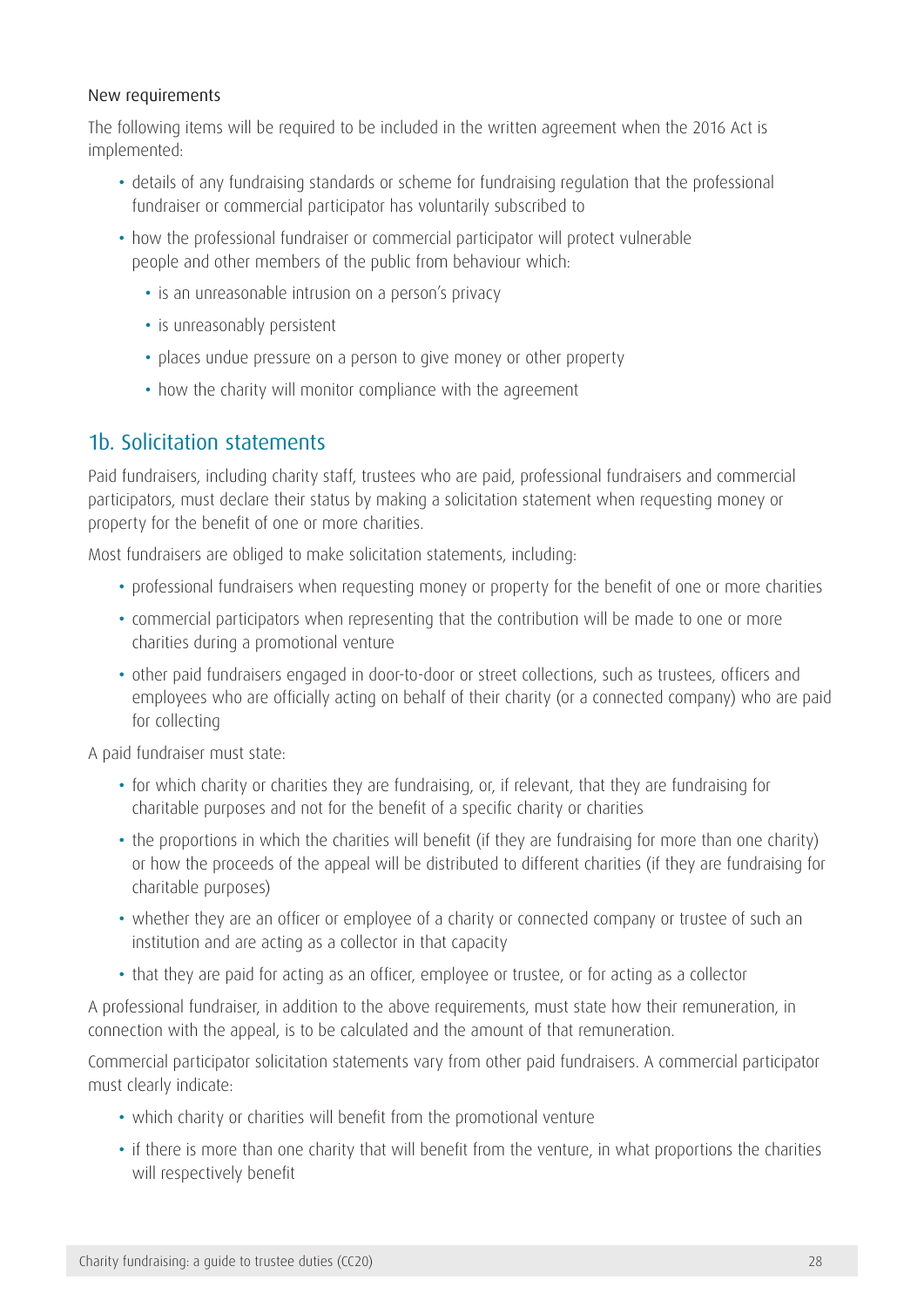• what proportion of the proceeds of the goods, services or promotional venture sold will be given to the charity or charities, or the total amount of the donation given to the charity as a result of sale of goods, services or running the promotional venture

## 1c. New requirements to report on professional fundraising/commercial participation arrangements

When the 2016 Act is implemented, some larger charities will be required to include new statements in the trustees' annual report which cover, but are not limited to, their arrangements with professional fundraisers or commercial participators. These new requirements are outlined next.

## 2. Reporting requirements for larger charities that fundraise

Every registered charity must produce an annual report and accounts that explains where its money comes from and how the charity expended the funds.

Some larger charities must comply with particular rules and requirements about how they account for and report on their fundraising activity. These requirements are set out in the Applicable SORP. The following requirements will be added for some charities when the 2016 Act is implemented:

If section 144(2) of the 2011 Act applies to a financial year of a charity, the trustees' annual report for that year must include a statement of each of the following for that year:

- the fundraising approach taken by the charity, or by anyone acting on its behalf, and whether a professional fundraiser or commercial participator carried out any fundraising activities
- details of any fundraising standards or scheme for fundraising regulation that the charity has voluntarily subscribed to
- details of any fundraising standards or scheme for fundraising regulation that any person acting on behalf of the charity has voluntarily subscribed to
- details of any failure by the charity, or by any person acting on its behalf, to comply with fundraising standards or scheme for fundraising regulation that the charity or the person acting on its behalf has voluntarily subscribed to
- whether the charity monitored the fundraising activities of any person acting on its behalf and, if so, how it did so
- the number of complaints received by the charity, or by a person acting on its behalf for the purposes of fundraising, about fundraising activity
- what the charity has done to protect vulnerable people and other members of the public from behaviour which:
- is an unreasonable intrusion on a person's privacy
- is unreasonably persistent
- places undue pressure on a person to give money or other property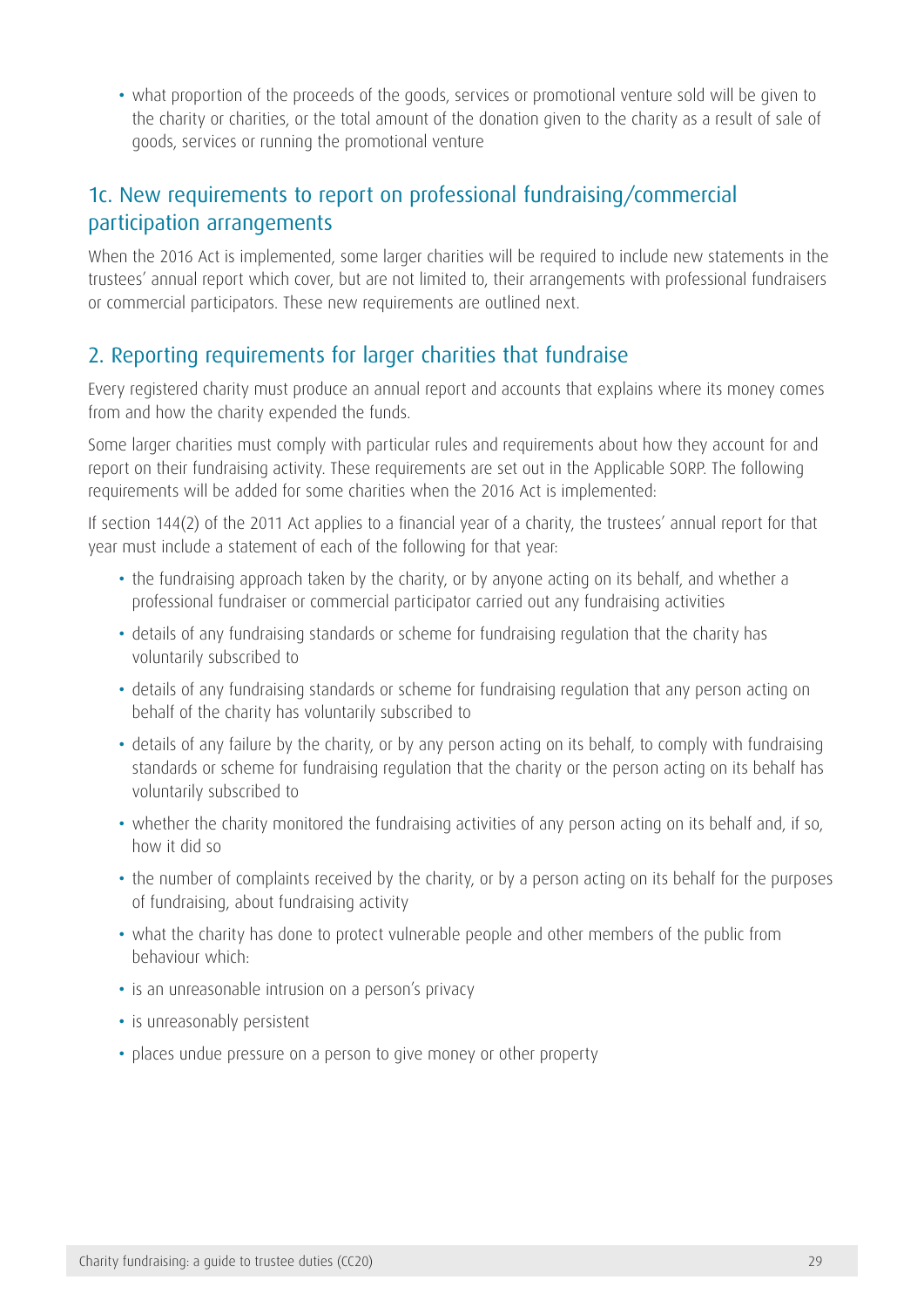## 3. Other Charities Acts requirements and provisions

### Statements about charitable status

The 2011 Act requires registered charities with an income above £10,000 a year to state they are a registered charity on a range of documents including on their website, advertisements and other documents such as receipts. This requirement extends to any notices, advertisement or documents used to fundraise. There are additional rules for charities that also operate in Scotland.

#### Failed appeals

An appeal for funds can fail if it raises insufficient funds or funds in excess of the purpose of the appeal. If an appeal for a specific purpose does not raise sufficient funds, donors may be entitled to a refund. If it raises excess funds, legal authorisation or a scheme, made under the 2011 Act, from the commission may be needed before the excess funds can be directed to a similar purpose.

Find out more about failed appeals in [Disaster appeals: Charity Commission guidance on starting, running](https://www.gov.uk/government/publications/disaster-appeals-charity-commission-guidance-on-starting-running-and-supporting-charitable-disaster-appeals-cc40)  [and supporting charitable disaster appeals](https://www.gov.uk/government/publications/disaster-appeals-charity-commission-guidance-on-starting-running-and-supporting-charitable-disaster-appeals-cc40).

The 1992 Act contains special requirements about written statements and refunds in relation to telephone fundraising and broadcast appeals. Where a donor pays £100 or more to a professional fundraiser or commercial participator, regardless of the amount received by the charity, the donor has the right to a refund if it is requested within seven days of either receiving the required written statement from the telephone fundraiser or of the broadcast appeal.

Find out more about these rules in Office for Civil Society guidance [Charitable Fundraising: Guidance on Part](http://webarchive.nationalarchives.gov.uk/20081230001423/http:/www.cabinetoffice.gov.uk/media/110668/amended%20guidance%20final.pdf)  [2 of the Charities Act 1992.](http://webarchive.nationalarchives.gov.uk/20081230001423/http:/www.cabinetoffice.gov.uk/media/110668/amended%20guidance%20final.pdf)

#### Injunctions

The 1992 Act and the 1994 Regulations enable charities to seek an injunction restraining someone from raising funds in the name of the charity where any of the following apply:

- the fundraiser is using methods to which the charity objects
- the fundraiser is not a fit and proper person to raise funds for the charity
- the charity does not wish to be associated with that fundraising venture

Find out more about the rules in the 1992 Act and 1994 Regulations in Office for Civil Society guidance [Charitable Fundraising: Guidance on Part 2 of the Charities Act 1992](http://webarchive.nationalarchives.gov.uk/20081230001423/http:/www.cabinetoffice.gov.uk/media/110668/amended%20guidance%20final.pdf).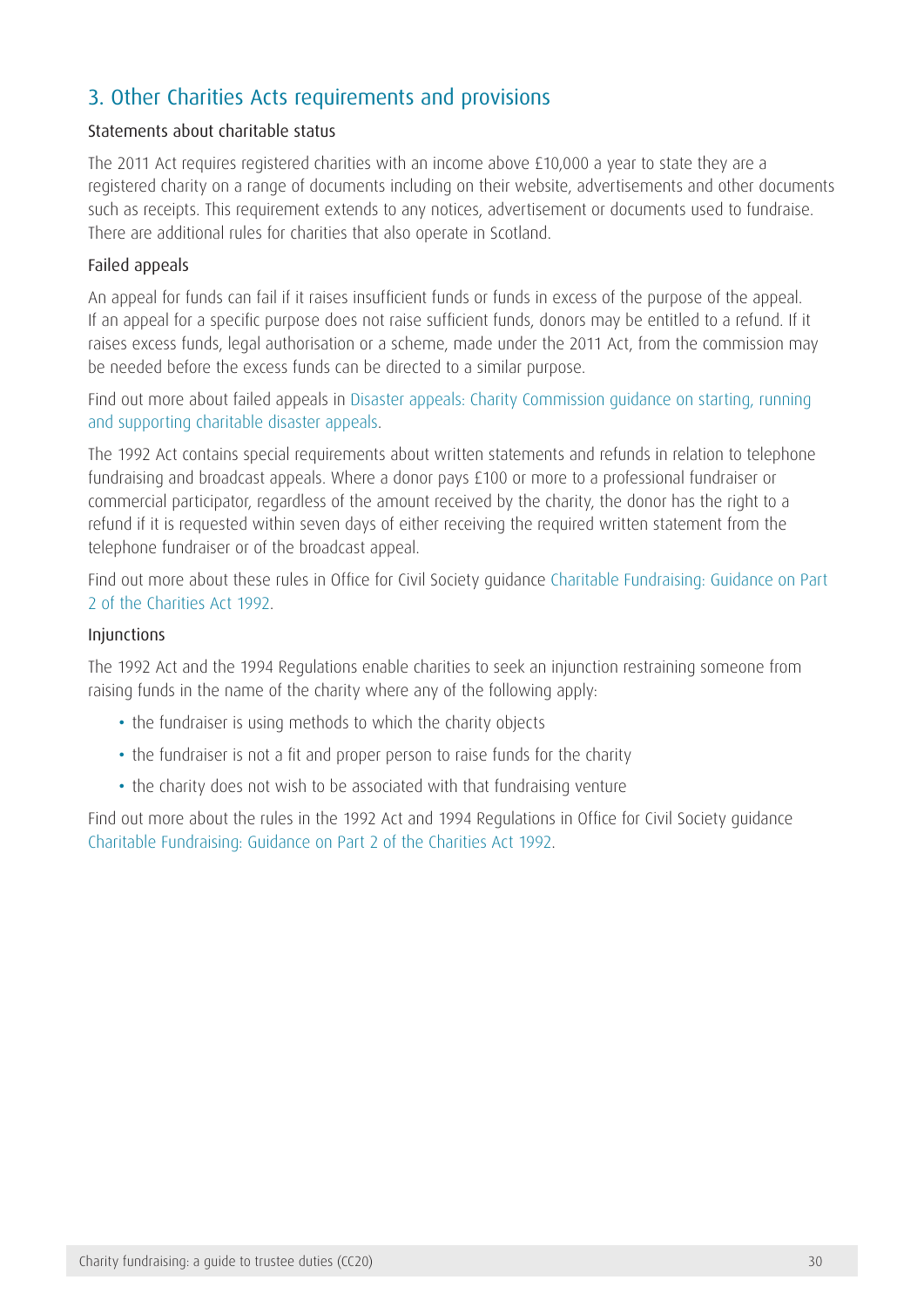# <span id="page-31-1"></span><span id="page-31-0"></span>Annex 2. Sources of information

## Organisations with a role in fundraising regulation

#### Compliance with the Code of Fundraising Practice

The [Fundraising Regulator](http://www.fundraisingregulator.org.uk/) is the body responsible, from the summer of 2016, for supervising charities' compliance with the Code of Fundraising Practice and adjudicating on complaints.

#### Lotteries, cash collections and collections of goods

The [Gambling Commission](http://www.gamblingcommission.gov.uk/) regulates commercial gambling and the National Lottery. Its work includes licensing forms of gambling, such as lotteries, which raise money for good causes.

Local Authority Licensing departments grant licenses for collections by charities of cash or other goods, such as clothing. A license is usually required whether the collection is carried out in the street or door to door. Where the collection is in a London Borough (excluding the City of London), licenses are granted by [the Metropolitan Police](http://content.met.police.uk/Site/licensing). Collections in the City of London are licensed by the [City of London Corporation](http://www.cityoflondon.gov.uk/business/licensing/Pages/default.aspx)  [Licensing Service](http://www.cityoflondon.gov.uk/business/licensing/Pages/default.aspx). The public can check with the charity itself whether a collection is licensed, or they can contact their local authority's licensing department.

#### Advertising and marketing

The [Advertising Standards Authority](http://www.asa.org.uk/About-ASA/About-regulation.aspx) is the UK's self-regulator for advertising across all media. Like all other advertisers, charities must ensure that their advertisements are not misleading, harmful or offensive.

[Ofcom](http://www.ofcom.org.uk/about/) is the communications regulator for the TV and radio sectors, fixed line telecoms, mobiles, postal services, plus the airwaves over which wireless devices operate. With regard to [charity appeals,](http://consumers.ofcom.org.uk/news/12200/) Ofcom has a number of rules in the Broadcasting Code to protect viewers and listeners.

#### Data protection

The [Information Commissioner's Office](http://ico.org.uk/about_us) (ICO) is the UK's independent authority set up to uphold information rights in the public interest, promoting openness by public bodies and data privacy for individuals. All fundraising that involves recording or taking down personal details is subject to data protection laws. Charities that use face-to-face fundraising, online fundraising, direct mail, events, broadcast or telephone fundraising who handle personal details such as names, contact details and credit or debit details should be aware of and comply with the Data Protection legislation and rules. ICO has compiled [advice and guidance](http://ico.org.uk/for_organisations/sector_guides/charity) for charities which cover these topics.

#### Fraud

[Action Fraud](http://www.actionfraud.police.uk/) provides a central point of contact for information about fraud and financially motivated internet crime. If a charity or the public becomes aware of a charity scam, or are the victim of one, they should [report](http://www.actionfraud.police.uk/report_fraud) it. They can also [contact local police,](http://www.police.uk/) the local authority trading standards service, and the appropriate charity regulator.

#### Tax

[HM Revenue and Customs](https://www.gov.uk/government/organisations/hm-revenue-customs) (HMRC) is the UK's tax authority. Its work includes preventing and stopping tax avoidance and evasion.